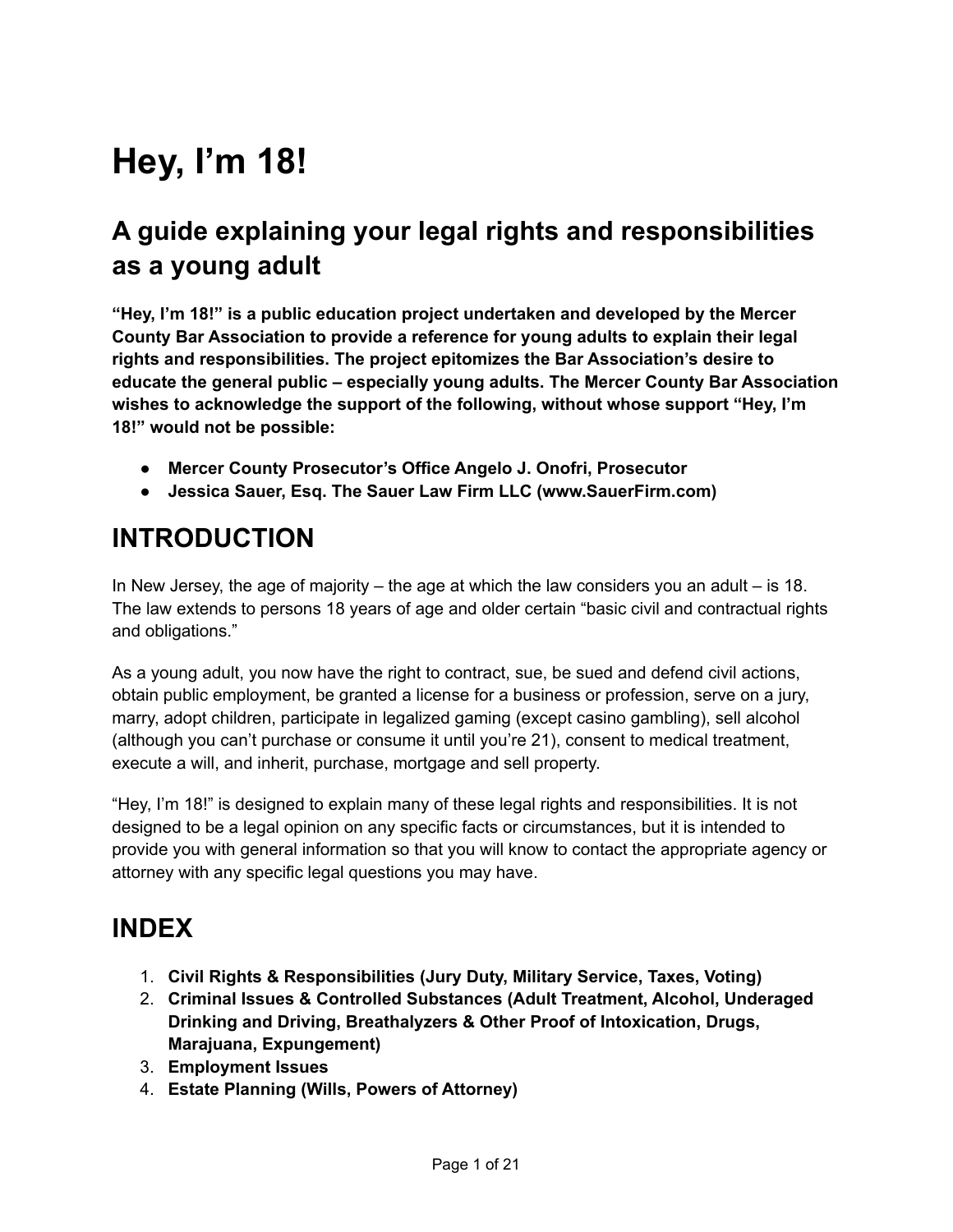- 5. **Family Issues (Marriage, Divorce, Child Custody & Support, Domestic Violence)**
- 6. **Financial Obligations & Contracts (Bank Accounts & Checks, Contracts, Paying Your Bills/The Importance of Your Credit Score, Bankruptcy)**
- 7. **Housing Matters**
- 8. **Insurance (Automobile, Health)**
- 9. **Internet Safety**
- 10. **Directory of Helpful Agencies**
- 11. **Closing Thoughts**

## **CIVIL RIGHTS & RESPONSIBILITIES**

### **Jury Duty**

A juror plays a very important role in our legal system. Juries decide factual issues and resolve disputes in criminal and civil matters. To serve on a jury, you must be at least 18 years old, a resident of the county in which you are called to serve, and have the ability to read and write English. You will be excused from jury duty if you have been convicted of certain crimes, hold an office or position which is either directly or indirectly connected within the administration of justice, or have a mental or physical disability which prevents you from serving. Once you serve as a juror, you will not be required to do so again for three (3) years. If you are called to serve within those three (3) years you can ask to be excused by providing a letter of attendance as proof of your prior service.

#### **Military Service**

Although a draft is not currently in effect, all 18 - 26 year old males are required to register for military service. You must register within 30 days of your 18th birthday and may do so by filling out forms available at your local post office. You can also register online at www.sss.gov. The form is returned to you and you will be assigned a classification number.

Although there is currently no draft, failure to register for selective service may bar you from any federal assistance, including student loans for college, and any federal employment or aid. Criminal penalties can also apply for failure to register.

If you have completed your junior year of high school and are asked to enter the active military service in time of war, the law provides that you shall be given credit for your senior year and are entitled to receive a diploma.

#### **Taxes**

As a resident of the United States, you are obligated to pay state and federal income taxes. Typically these taxes are due by April 15th (although the date may be slightly later in the event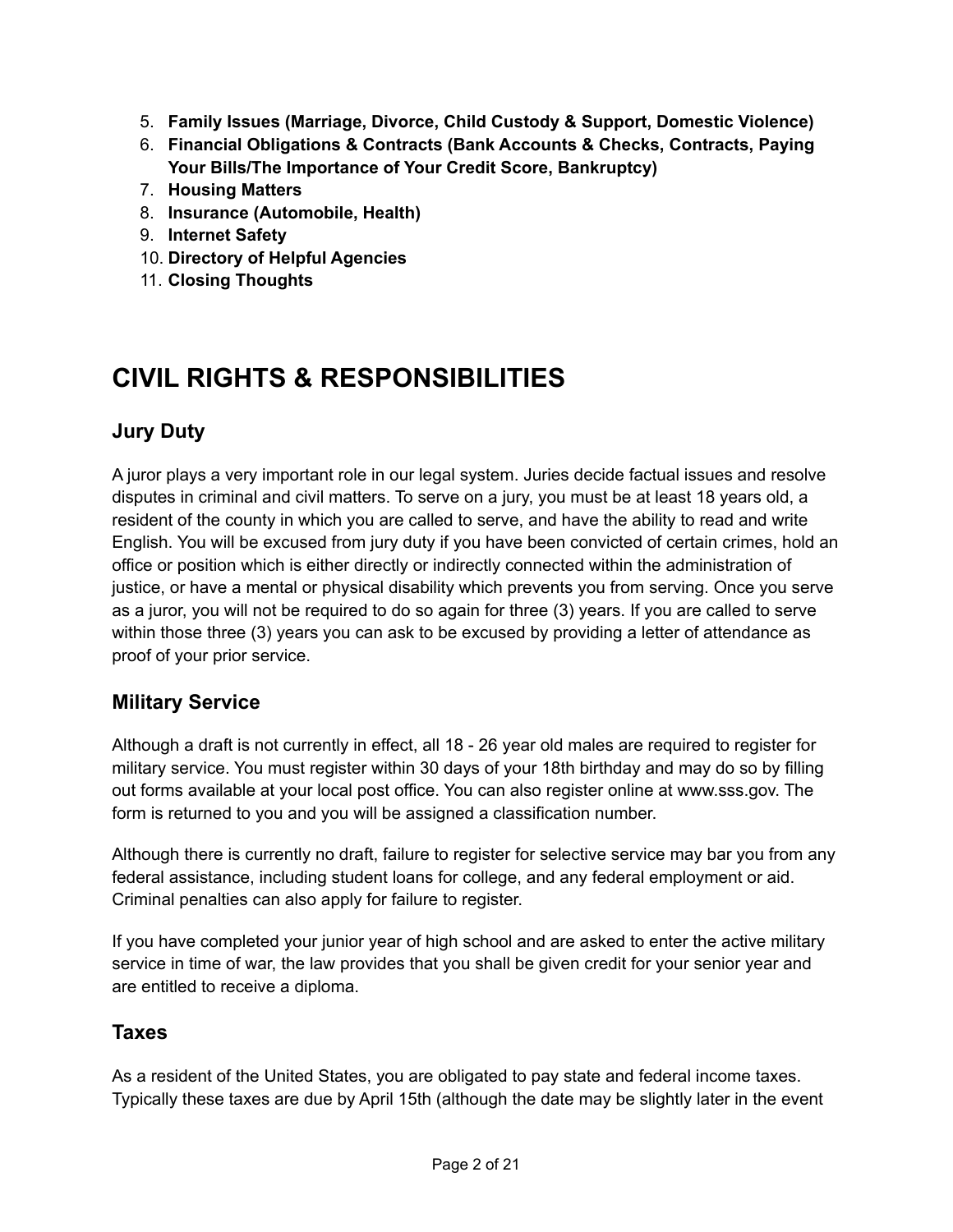that the 15th falls on a weekend or during a holiday), and the tax due relates to the preceding calendar year. While you can file for an automatic six month extension for submitting a completed return, this does not extend your obligation to pay any taxes due by April 15th. Significant interest and penalties will accrue on unpaid amounts, and failure to file a return could lead to a year of jail time for each year you fail to file! Filing a fraudulent return, or even helping someone else to file one, could result in a sentence of up to five year in prison.

You are required to pay taxes on all income from whatever source acquired, even if you are paid in cash. Employers and financial services companies are obligated to file statements indicating how much you have been paid (so to facilitate this you will typically need to complete tax forms when you begin a new job). Depending on where you work, you may need to file tax returns in multiple states, although there is generally at least some credit offered on income earned in other states. Certain cities (such as Philadelphia) also impose additional taxes when you live or work within their limits.

Generally speaking, and as of 2022 (as the amount is likely to change with time) you do not need to file a federal income tax return if you make less than \$12,550 annually. However, you may want to file a return anyway if you have had taxes collected in advance by your employer or if you might be eligible for a stimulus check or other benefits.

Paying taxes is an important civic responsibility. Accountants and tax planning services can help you navigate your obligations and identify credits and deductions that may be lawfully applied to reduce your total tax payments.

## **Voting**

Voting gives you the right to direct and determine the direction of this country. This right is important, because it's your future, too. To be eligible to vote, you must be 18 years old, a citizen of the United States and a resident of New Jersey and your county for at least 30 days. If you are in college, you have the option to register from your college address or your parents' address.

You are not permitted to register to vote if you have been convicted of an indictable offense (state or federal) and are serving your sentence, presently are on probation or parole. You are also not eligible to register to vote if a court has determined you lack the capacity to vote.

You must register to vote at least 21 days before an election. You can register in person or by mail. To register in person, you can go to the municipal clerk's office, the county commissioner of registration's office and some libraries. You can find out the locations of where you can register in person at elections.nj.gov, the NJ Division of Elections, or the League of Women Voters of New Jersey. You may also register by mail. You may obtain the voter registration form online at elections.nj.gov, or you can pick up a form at a voter registration agency. In addition, when you first obtain a driver's license, or you are renewing a driver's license, you will be asked if you wish to register to vote.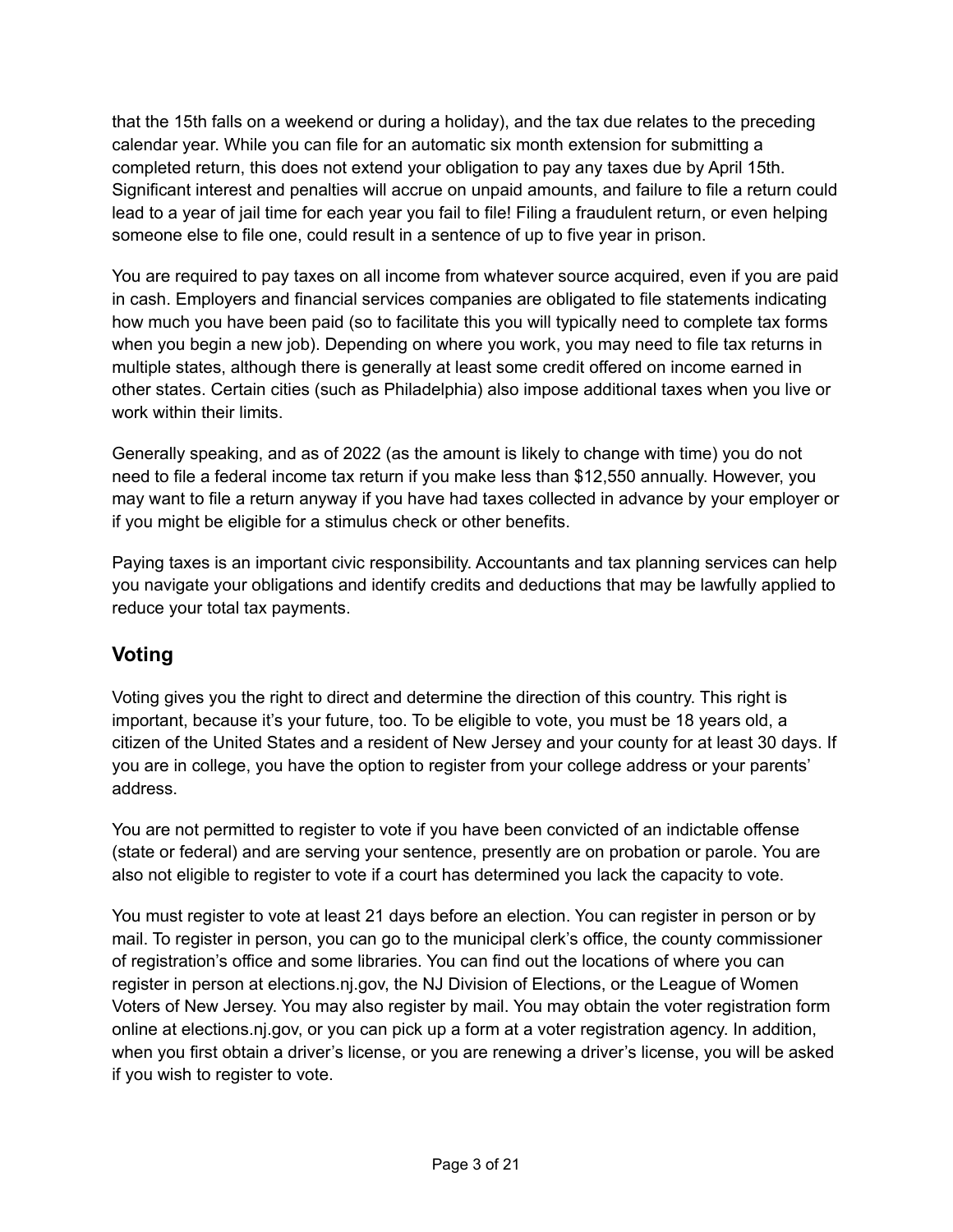## **Age Discrimination**

Age discrimination is any treatment of an individual in a manner difference from others based solely or primarily upon age. While most people associate "age discrimination" with the deprivation of some right or privilege to an older person, it also protects you as a young adult.

Under the New Jersey Law Against Discrimination, the failure to treat you fairly and equally because of your age is unlawful not only with regard to employment, but in housing, credit, educational and various other opportunities. If you think you have been discriminated against, you should contact the New Jersey Division on Civil Rights for further information.

## **CRIMINAL ISSUES & CONTROLLED SUBSTANCES**

### **Adult Treatment**

As an 18-year-old, you will be treated as an adult if you are arrested. You may be arrested with or without a warrant. A warrant is a specific order issued by a court to allow the police to take you into custody. If there is probable cause to believe you committed a crime, e.g., where an officer sees you violating the law you can be arrested – without a warrant. During an arrest, an officer may use whatever force is necessary, including deadly force, to place you into custody. If an officer is placing you under arrest, it is illegal to resist, regardless of whether you believe the officer is right or wrong. A law enforcement officer may also conduct a search with or without a search warrant, if one of the many exceptions to the warrant requirement applies. When an officer gives you an order, it is unlawful to ignore that order, again, whether you think the officer is right or wrong. Also remember that not knowing the law is not a defense.

As an adult you are entitled to be advised of your rights upon an arrest. You have the right to consult with a lawyer before speaking with the police and the right to telephone an attorney or your friends or family to notify them of your arrest. The police are required to inform you of your right to remain silent and your right to refuse to answer questions because any statement you may make may be used against you as evidence. When you face a "charge of magnitude" like incarceration, a significant monetary fine or the loss of your driver's license, you have the right to be represented by an attorney. If you cannot afford an attorney, one will be made available to represent you.

After you are placed under arrest, the police have the right to request identification from you and to take your photograph, fingerprints, and may be able to search you or your belongings.

To guarantee that you appear for any court proceeding, you may be required to post bail. Bail is an amount of money determined by the court to allow you to be released from custody and to assure that you are present whenever court is scheduled. Bail is set according to the type of crime alleged, your criminal record, any prior history of appearance or non-appearance in court,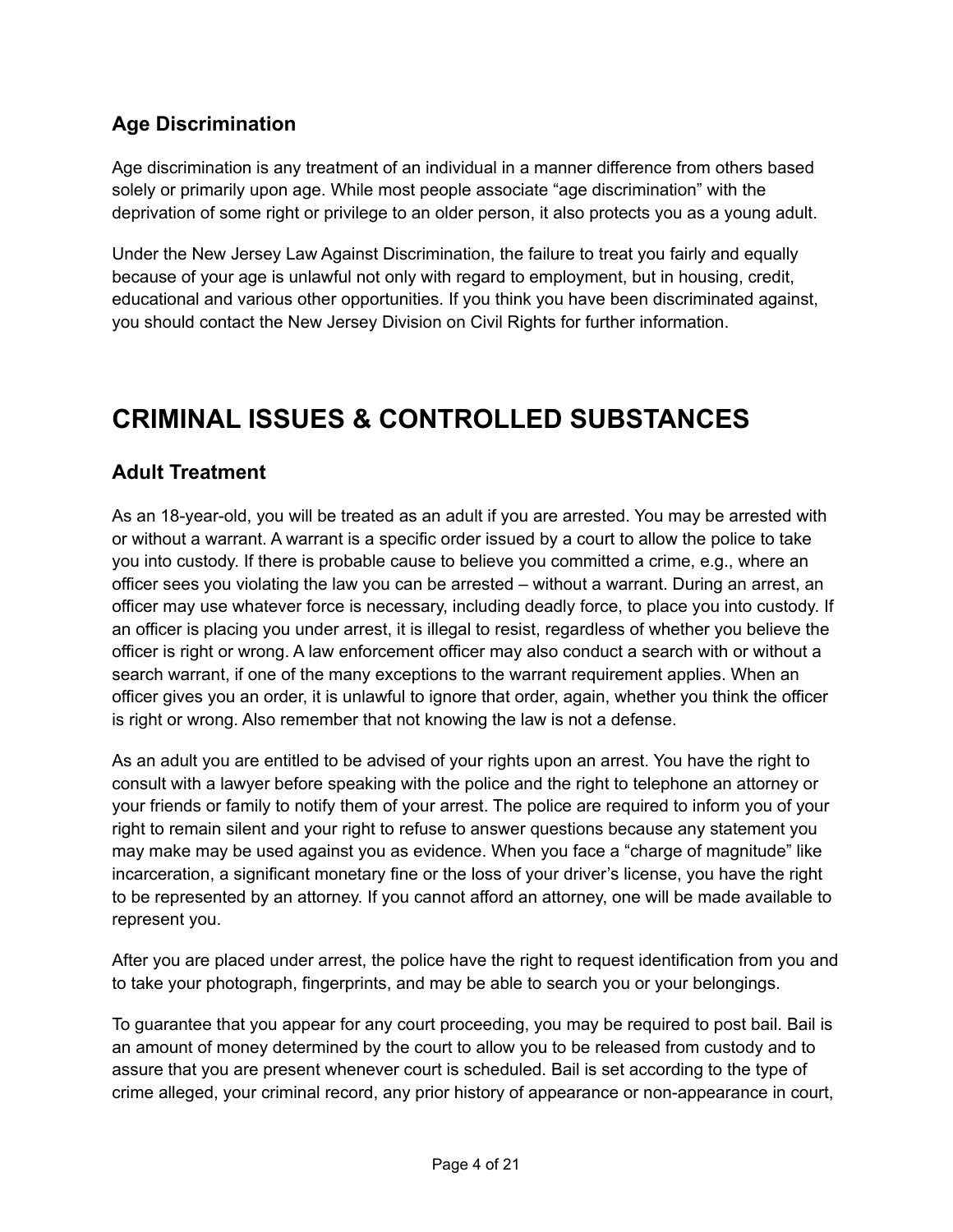and is determined on a case-by-case basis. If you appear for all court proceedings, your bail will be released to you; if you fail to appear for any scheduled appearance; your bail can be forfeited and you may face additional criminal charges.

## **Alcohol**

The legal drinking age in New Jersey for alcoholic beverages, including liquor, beer and wine, is twenty-one (21). It is also against the law for anyone under that age to enter a bar or liquor store to purchase alcoholic beverages or to have someone purchase it for them. The penalties for possession or consumption of alcohol by an underage person are a fine of \$500-\$1,000, up to 180 days in jail, and a potential driver's license suspension of a motor vehicle is involved. Be aware that any criminal charges could result in the loss of any awarded financial aid or scholarship money.

#### *Underage Drinking and Driving*

It is illegal in New Jersey for any person under 21 years of age to drive a car with a blood alcohol concentration (BAC) of .08%. A conviction will result in a loss of license between 30 and 90 days (which will start when you receive your license if you are driving under a permit), community service (15-30 days) and completion of the IDRC Program (12-48 hours). These penalties are also in addition to any you may receive for drunken driving arising out of the same incident.

### *Drinking and Driving*

It is illegal to operate any motor vehicle or allow someone to operate a vehicle while under the influence of alcohol or drugs. "Operation" has been interpreted to encompass more than driving your car and can be inferred from the surrounding circumstances. You are legally "under the influence" if your blood alcohol concentration (BAC) is .08 % or higher as determined through an Alcotest or blood draw.

The penalties for driving while intoxicated are severe in New Jersey. For a first offense where the BAC is .08% but less than .10% there are fines, penalties and surcharges, 12 to 48 hours in the Intoxicated Driver Resource Center (IDRC), up to 30 days in jail and a 3 month loss of license. For a first offense where the BAC is over .10% there are increased fines, penalties and surcharges, 12 to 48 hours in the Intoxicated Driver Resource Center (IDRC), up to 30 days in jail and a 7 month to 1 year loss of license. For a second offense there are increased fines, penalties, surcharges, a jail sentence of 2 to 90 days (including 48 hours in the IDRC), 2 year loss of license, the installation of an interlock device and 30 days community service. For third and subsequent offenses, the offender faces increased fines, penalties and surcharges, 180 days jail (up to 90 days may be served in IDRC), 10 year loss of license and the installation of an interlock device.

If you are found driving during a period of license suspension for your second or subsequent DWI, or if your license was suspended for your first DWI and it is your second or subsequent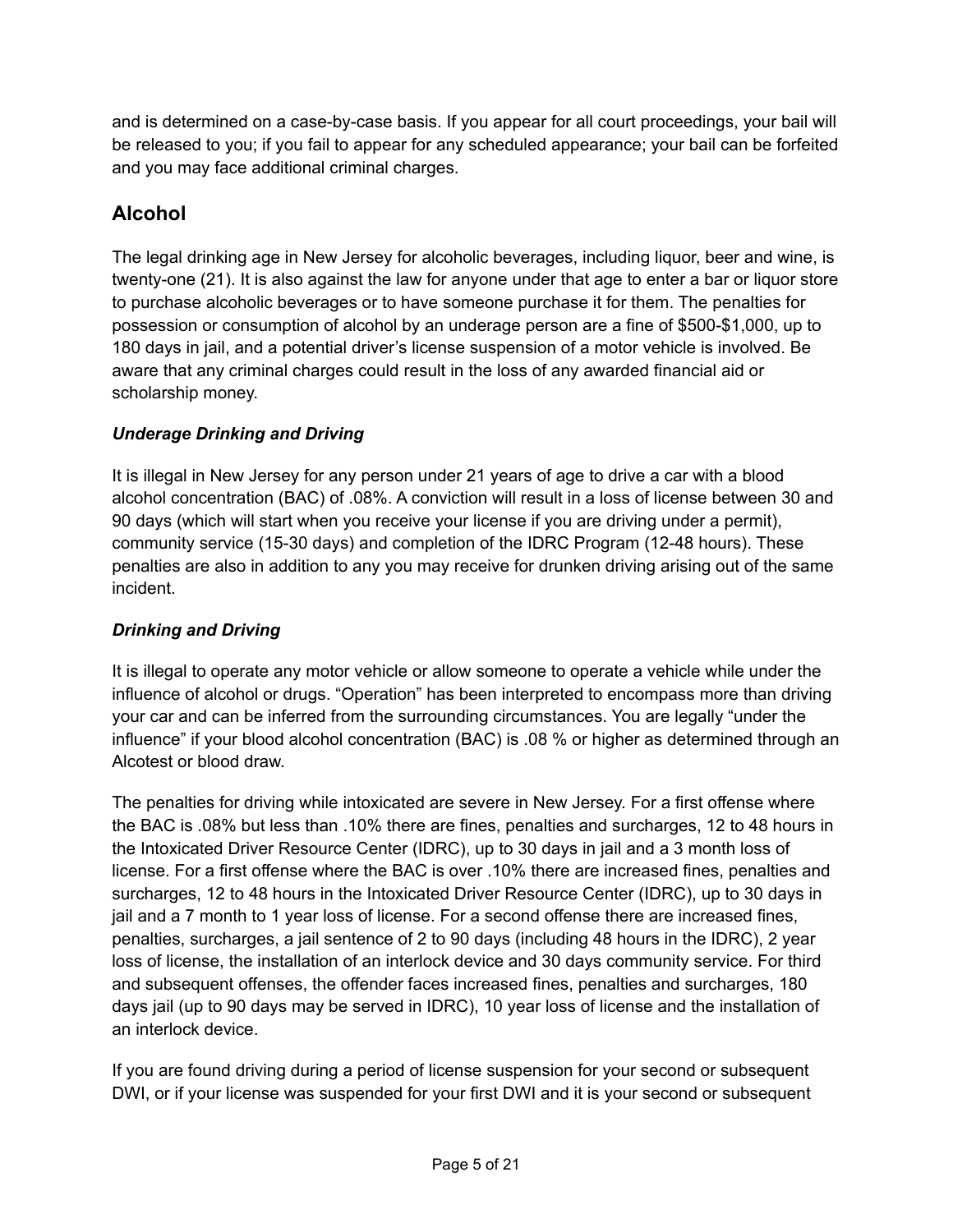time driving while suspended for that first offense, the penalty is a mandatory 180 day jail sentence.

Drinking and driving can also have serious repercussions on your automobile insurance. If you are convicted of driving while intoxicated, nine (9) insurance points will be assessed on your automobile insurance record for each of the next three years. Your insurance premium will likely also double or triple for three years.

#### *Breathalyzers & Other Proof of Intoxication*

Because some drivers think that the state cannot prove a drunken driving case without a breath sample, they refuse to take the breathalyzer. However, by operating a car on a public road, you have consented to the taking of samples to determine the content of alcohol in your blood if requested to do so by a police officer. The legal test to determine whether you illegally refused the breathalyzer requires only that the arresting officer have a probable cause – a reasonable suspicion – to believe that you were driving or in physical control of a motor vehicle while under the influence of alcohol. Accordingly, there are very few defenses for you if you refuse. The penalties for a refusal are a fine of at least \$250 and a loss of license for six months. These penalties are in addition to those you may receive for drunken driving. Refusal to take a breathalyzer can also be used as evidence against a person charged with DWI. If you are convicted of drunken driving and refusal, you can expect a one year loss of license, six months for drunken driving and six months for the refusal.

Even in the absence of a breathalyzer reading or other scientific evidence, the state can prove drunken driving by observations, such as your driving conduct, your ability to perform tests at the scene or at police headquarters, and physical characteristics, such as watery or bloodshot eyes, slurred speech and the odor of alcohol. If you refuse the Alcotest, you will be charged with a refusal.

## **Drugs**

It is against the law in New Jersey to possess, with the intent to use or distribute, any controlled dangerous substances (CDS). This can include prescription medication (yours or someone else's). It is also unlawful to possess drug paraphernalia such as a syringe. In addition to fines and jail terms which can be imposed, mandatory drug enforcement demand reduction penalties, known as DEDR penalties, and lab fees of at least \$650 must be assessed. Additionally, a conviction of any drug offense will result in a loss of your driver's license for six months to two years, whether or not a car was involved.

#### *Marijuana*

As of 2022, New Jersey law now permits the sale and use of up to 1 ounce total of cannabis and cannabis products for residents 21 years of age and older.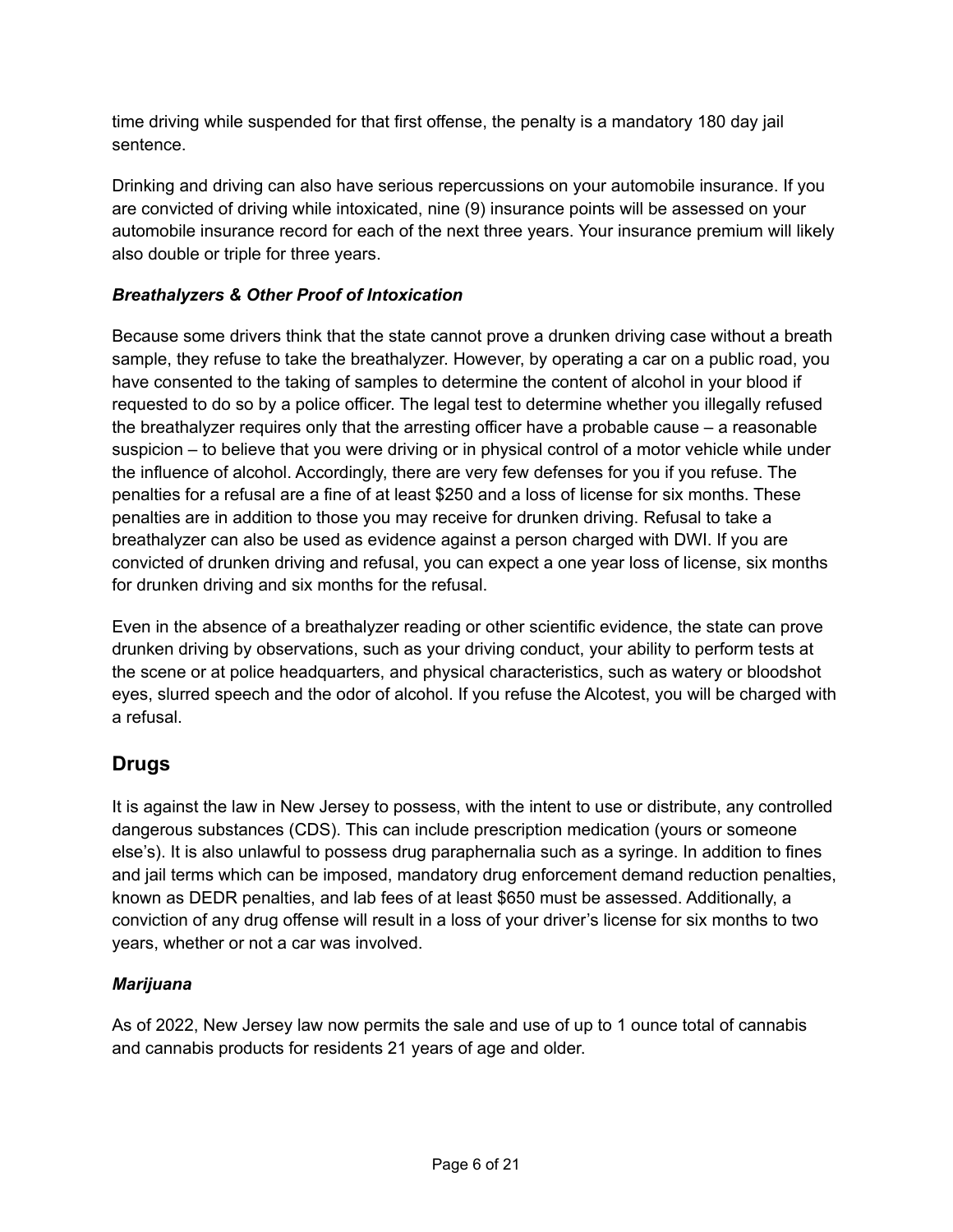The law is very limited in scope and you could be subject to significant fines and even jail time for possessing anything over the permitted ounce. In addition, you are not allowed to grow your own cannabis. (For example, having one unlicensed marijuana plant can translate into a five year prison sentence and a \$25,000 fine. Larger scale growth can carry penalties up to 20 years in prison and a \$300,000 fine.) Landlords can prohibit use of marijuana on their property (and eviction may be available as a remedy for violations), and use in a car is not permitted under any circumstances (even if you are not driving and it is in edible or vape form).

Note that even just being found under the influence of marijuana in public can have substantial penalties such as fines, up to 6 months imprisonment, loss of driving privileges for not less than 6 months or more than 2 years, community service, probation, and various other fees. Moreover, driving a car while under the influence of cannabis can subject you to additional fines and penalties.

It is a violation of federal law to transport cannabis across state lines - even when you are not under the influence and even when it is legal in both of the states you are traveling between. Doing so could subject you to significant penalties and jail time.

## **Expungement**

As an 18-year-old, any criminal conviction will become part of your adult record unless it is expunged. Under certain circumstances, if you have been convicted for a criminal offense, you may apply to the court for a criminal expungement, a process that allows the conviction to be removed from your criminal record. Expungements are available for certain types of offenses and have specific waiting periods depending on the type of conviction.

## **EMPLOYMENT ISSUES**

## **Wages**

As a young adult you may be starting to work full time. If you work, you must be paid at least the minimum wage established by law, which is currently \$13 per hour. If you work more than 40 hours per week, you should be paid overtime, at 1 and  $\frac{1}{2}$  times your regular hourly rate. If you have any complaints that you have not received your wages in full, have been paid below the minimum rate, have not been paid the correct rate for overtime, or have any concerns about your pay, you should contact the New Jersey Department of Labor, Office of Wage and Hour Compliance at (609) 292-2305. The Office oversees complaints of failure to pay the proper wages for any claims under \$10,000.

## **Workplace Safety**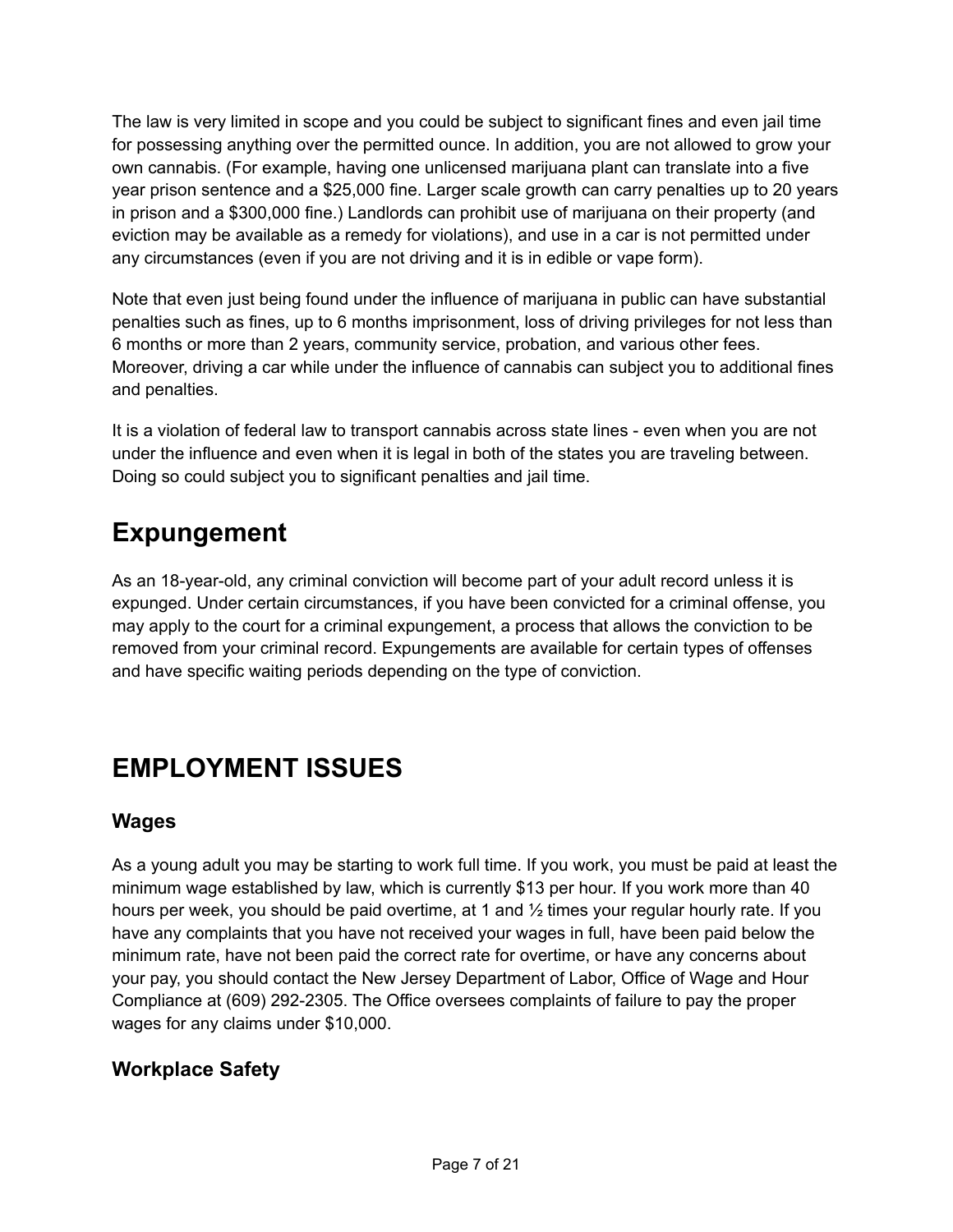Federal and state laws govern safety in the workplace. The laws are designed to ensure that the workplace is free from hazards and that you are not exposed to harmful chemicals or contaminants. The New Jersey Department of Labor also inspects workplaces for compliance with safety regulations and you may call their office to check on any potential hazards where you work.

## **Workers' Compensation**

If you suffer any injury on the job which makes it impossible to work, your employer must pay you workers' compensation benefits. Workers' Compensation pays partial income (70% of your weekly gross pay not to exceed the weekly maximum set by law) for any injury which temporarily disables you from work, provides payment for employer-authorized medical treatment for your injury, and awards permanent payment if your injury is medically determined to be permanent. Should you have questions regarding an injury arising out of your employment, you should contact an attorney specializing in workers' compensation or the New Jersey Department of Labor and Workforce Development, Division of Workers' Compensation at (609) 292-2515.

## **Job Security**

In New Jersey, an employer can fire an employee without cause unless the employee is either protected by a contract, or the reason for the termination violates a legal statute. This means that unless your termination violates a contract or a statute your employment is "at the will" of your employer and that employer can fire you for any reason or no reason whether or not it seems fair. Union contracts provide that an employee can only be fired for cause in accordance with the disciplinary rules of the contract. Sometimes an employment manual gives employees contractual rights, highly paid or highly desirable employees can sometimes negotiate individual contracts. Discrimination statutes make it unlawful for employers to fire someone on the basis of certain personal characteristics such as race, national origin, age, sex, religion, handicap or disability, marital status, pregnancy, and, in New Jersey, sexual orientation and HIV status. It is also unlawful for an employer to fire someone, for filing a claim for wages or worker's compensation benefits or for asserting a discrimination complaint. If you believe you have been fired unlawfully, you should contact the New Jersey Division on Civil Rights or the Equal Employment Opportunity Commission (EEOC) at (609) 984-1096.

## **Unemployment**

If for some reason you lose your job because of a layoff or discharge by your employer, you may be eligible to receive unemployment benefits, unless you have been fired for gross misconduct. You are generally not entitled to such benefits if you voluntarily resign or leave your job unless you can demonstrate "good cause" forcing you to leave. If you lose your job for any reason, you should contact your local unemployment office to determine if you are eligible for benefits. Once this is determined, an application can be made online at www.lwd.dol.state.nj.us.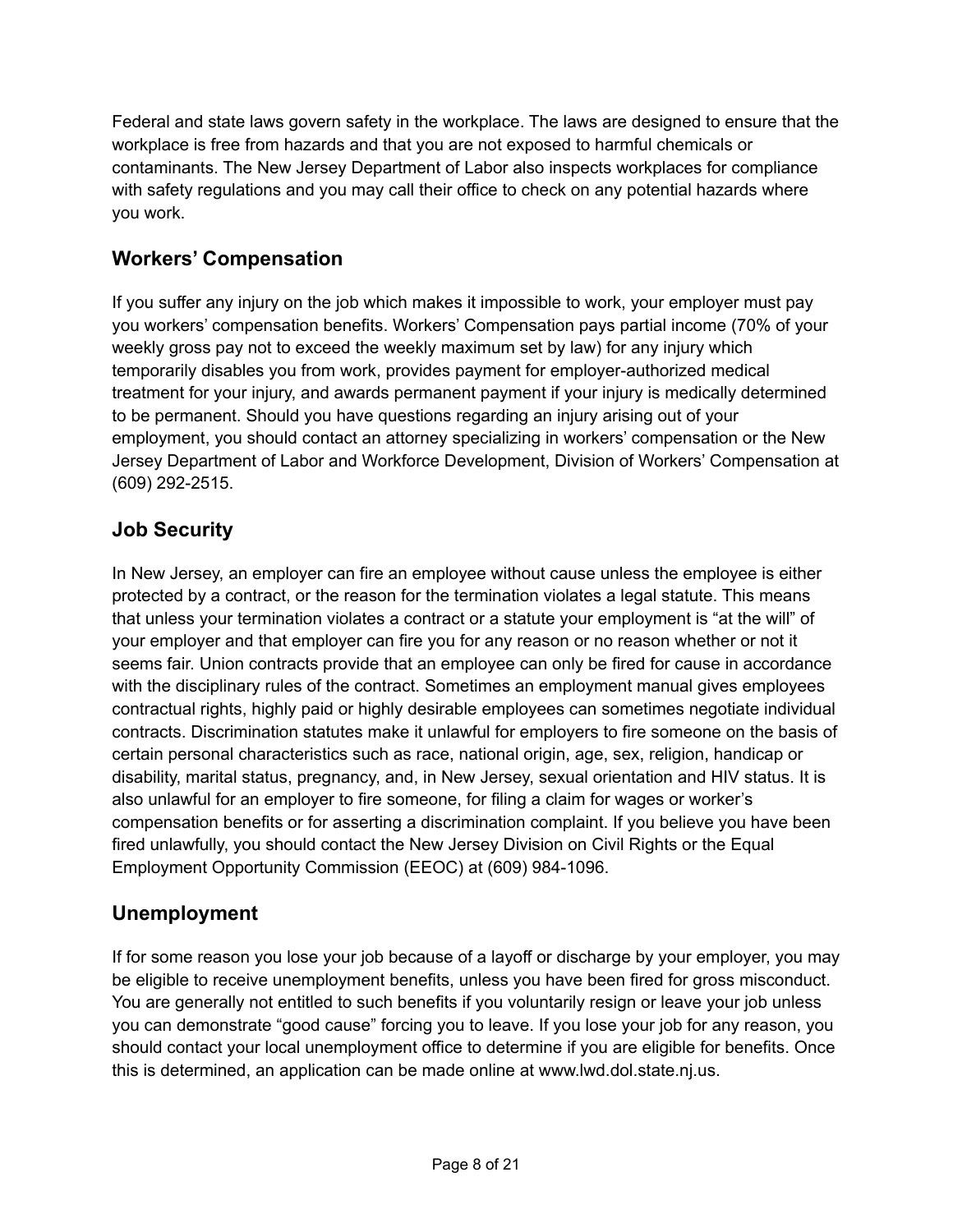## **Statute of Limitations**

If you think you were injured by any action of your employer or you were hurt on the job, you may have a legal claim; you must remember that all claims have a statute of limitations –

that is, a time period within which a claim must be made. As an example, a discrimination claim before a state agency must be made within 180 days of its occurrence; a law suit for discrimination must be filed within two years. REMEMBER – you are limited in the amount of time you have to report an injury or misconduct, as well as limited in your time in which you may file legal action. If you do not appropriately report the incident or circumstances and file your claim before the limitations' period has ended, you will be forever barred from filing any claim or receiving compensation for your injury.

## **ESTATE PLANNING & DECISION MAKING**

Now that you are an adult, you are responsible for making your own business, legal, financial, and medical decisions, and your doctor and your school will generally not have permission to talk with your parents unless you give them permission. Creating powers of attorney is part of a process known as "estate planning" that allows you to give this permission to your parents or whoever else you believe should be able to help advocate for you when needed. These documents allow you to responsibly prepare for health care and business decision-making, and may make things easier for your family and friends if something were to happen to you as a result of a sudden accident or illness. If an individual does not have a valid Power of Attorney and becomes incapacitated, a guardianship proceeding would need to be initiated in court to give someone else the ability to manage the person's affairs. Guardianships can be complex, time consuming, and expensive. The individual also does not have the ability to choose their guardian, as the court makes the ultimate decision.

Consulting with an estate planning attorney can ensure that your unique circumstances and wishes are accounted for in your documents and that the documents themselves are properly executed (implemented) according to the requirements established by law.

#### **Financial Power of Attorney**

You are now eligible to make or be named in a power of attorney – a document which allows a person to handle the business, legal, and financial affairs for another. You as the "principal" assign an "agent" to act in your place and manage all of your affairs as if you were managing the same yourself. A power of attorney can go into effect immediately after it has been executed or can be springing, meaning that it would go into effect only after a specific event occurs. Typically, springing powers of attorney go into effect in the event the principal becomes incapacitated and can no longer manage their own affairs because of physical or mental illness.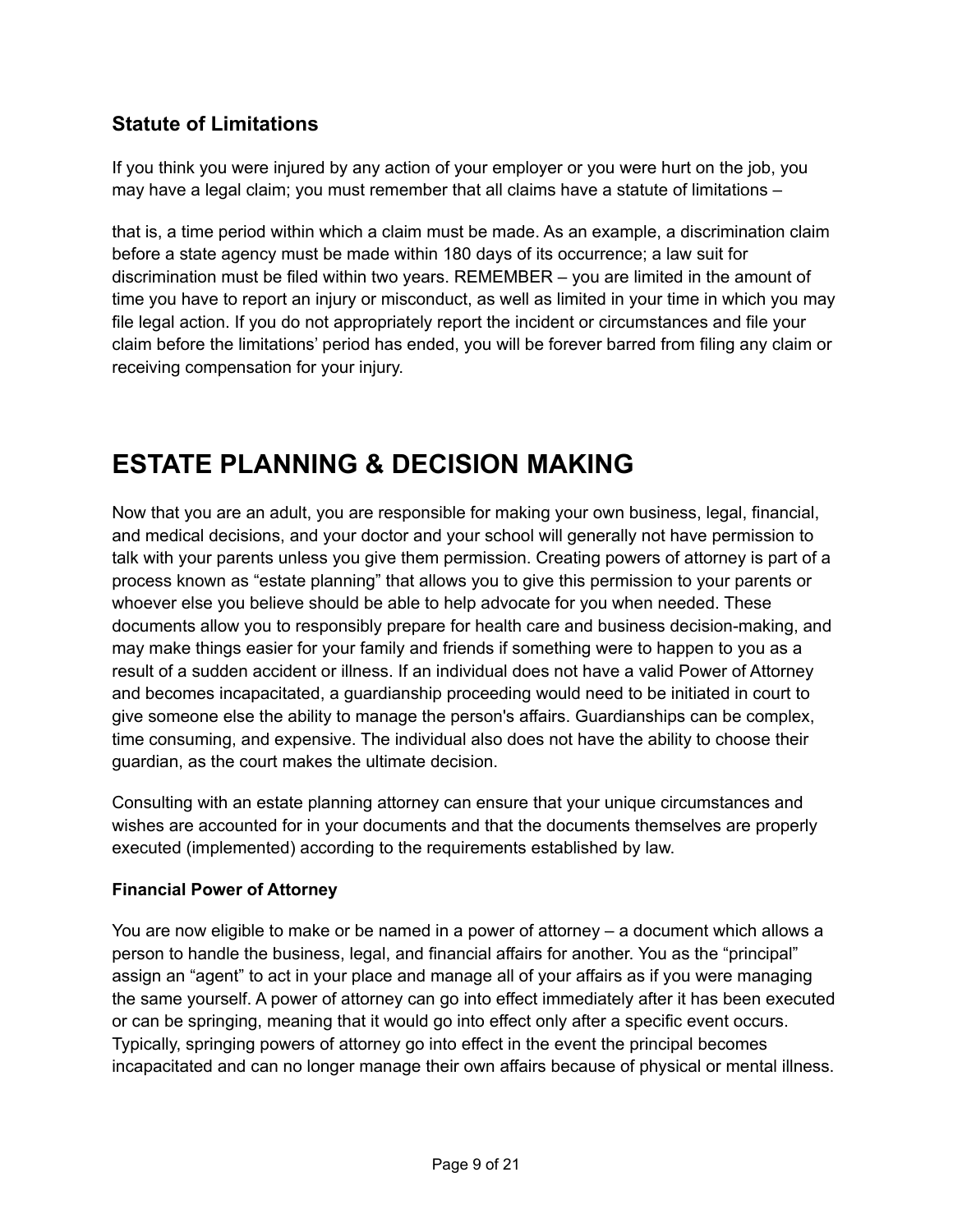The document must be signed before a notary public, and is effective until it is revoked or until the death of its maker.

When you are choosing an agent, it should be someone you trust implicitly, as the agent could have access to all of your personal information and financial holdings.

#### **Health Care Power of Attorney**

A durable Power of Attorney for Healthcare allows you to appoint an agent to make medical decisions on your behalf in the event that you become incapacitated or otherwise unable to make decisions on your own. The agent named to make decisions is called a "medical proxy." These decisions include but are not limited to which specific doctors you see, which treatments you will receive, and what medical facilities you receive treatment at.

#### **Living Wills**

You now have the right to authorize or refuse medical or surgical care. To ensure that you decide your own treatment even if you become physically or mentally disabled, you are able to write a living will or advance health care directive to advise family members and doctors when, and under what circumstances, natural and/or artificial life sustaining treatment should be withheld or withdrawn. This document guides the medical proxy in making medical decisions if you are suffering from a terminal illness or irreversible medical condition and cannot make your own decisions.

#### **Wills**

As an 18 year old, you can also create a will, or a "Last Will and Testament" as they are formally called. Wills can be very simple or very complex, depending on the size of your estate (assets) and the complexities of your wishes and family situation. A will contains your instructions about what should happen with your body and your property upon your death. You can also appoint guardians for your minor children through your will. Making a will allows you to put your affairs in order and helps ensure that your property will be distributed according to your own wishes.

Many people create trusts for their children within their wills. Doing this allows you to control how the money will be spent, who will manage it, and what age your children should be before they can do whatever they want with the money. Money that is kept in trust is generally protected in the event of your child's divorce or bankruptcy. Sometimes, such as when a child has special needs, the family may want to establish trusts that last indefinitely. In some cases, it makes sense to establish these trusts outside of your will to maximize administrative efficiency.

To make sure that your will is legally sufficient and can be admitted to the county surrogate for probate – the legal process which establishes the genuineness of the will – you should sign and date it in front of two witnesses who must also sign it. It is also a very good idea to have your will notarized, and prepared with a self-proving affidavit to avoid the need to bring your witnesses into court after you pass away.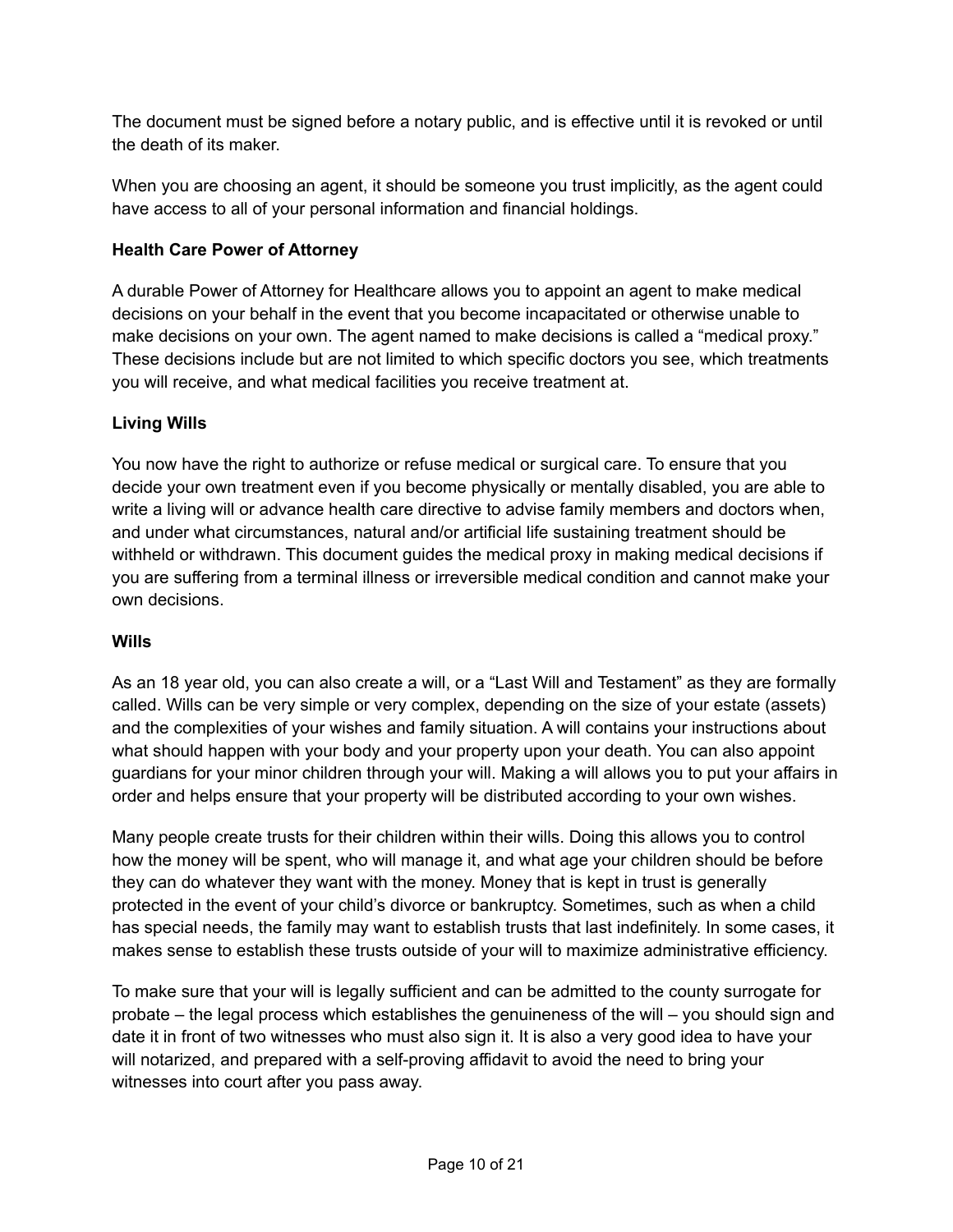It is important to recognize that you can override your will by naming someone as a beneficiary on a financial account or life insurance policy. As such, it is very important to select your beneficiaries with care (and review them periodically) to ensure that they reflect your wishes.

### **Estate and Inheritance Taxes**

Federal and state governments may also tax amounts that pass to others upon your death. For example, New Jersey currently has an inheritance tax. The good news is that there is no New Jersey inheritance tax on amounts that pass between spouses, between parents and children (and vice versa), and between grandparents and grandchildren (and vice versa). However, there is roughly an 11% tax on amounts that pass between siblings, and a 15% tax on amounts that pass between cousins, aunts & uncles, friends, step-grandchildren, and most other people (including your significant other, even if you are engaged or they are the parent of your children).

The United States currently has a federal estate tax of 40% on amounts in excess of your lifetime exclusion amount. The amount of this exclusion has ranged widely through the years and is likely to keep changing, but is currently in the millions. Working with an estate planning attorney can help you implement strategies to minimize these taxes and reduce other costs related to the administration of your estate.

## **FAMILY LAW ISSUES**

### **Marriage**

Now that you are 18, you do not have to ask your parents for permission to marry. However, just because you can doesn't mean you should! Marriage is a huge commitment and not to be taken lightly!

You will need to obtain a marriage license before the wedding day. Go to the clerk of the municipality where the bride resides to apply for a license. If the bride is a non-resident, go to the municipality where the groom resides. If both are non-residents, go where the ceremony is to be performed. The license cannot be issued sooner than 72 hours after you apply and will be valid for 30 days from the date it was issued.

New Jersey does not recognize common law marriages and we do not have "legal separations." Marriages between ancestors and descendants and all blood relations nearer than cousins are prohibited. A blood test is no longer required in order to get a license.

The wedding ceremony may be performed by a minister, priest, rabbi, judge, surrogate, mayor, township committee chair, or a religious society. A religious society may marry a member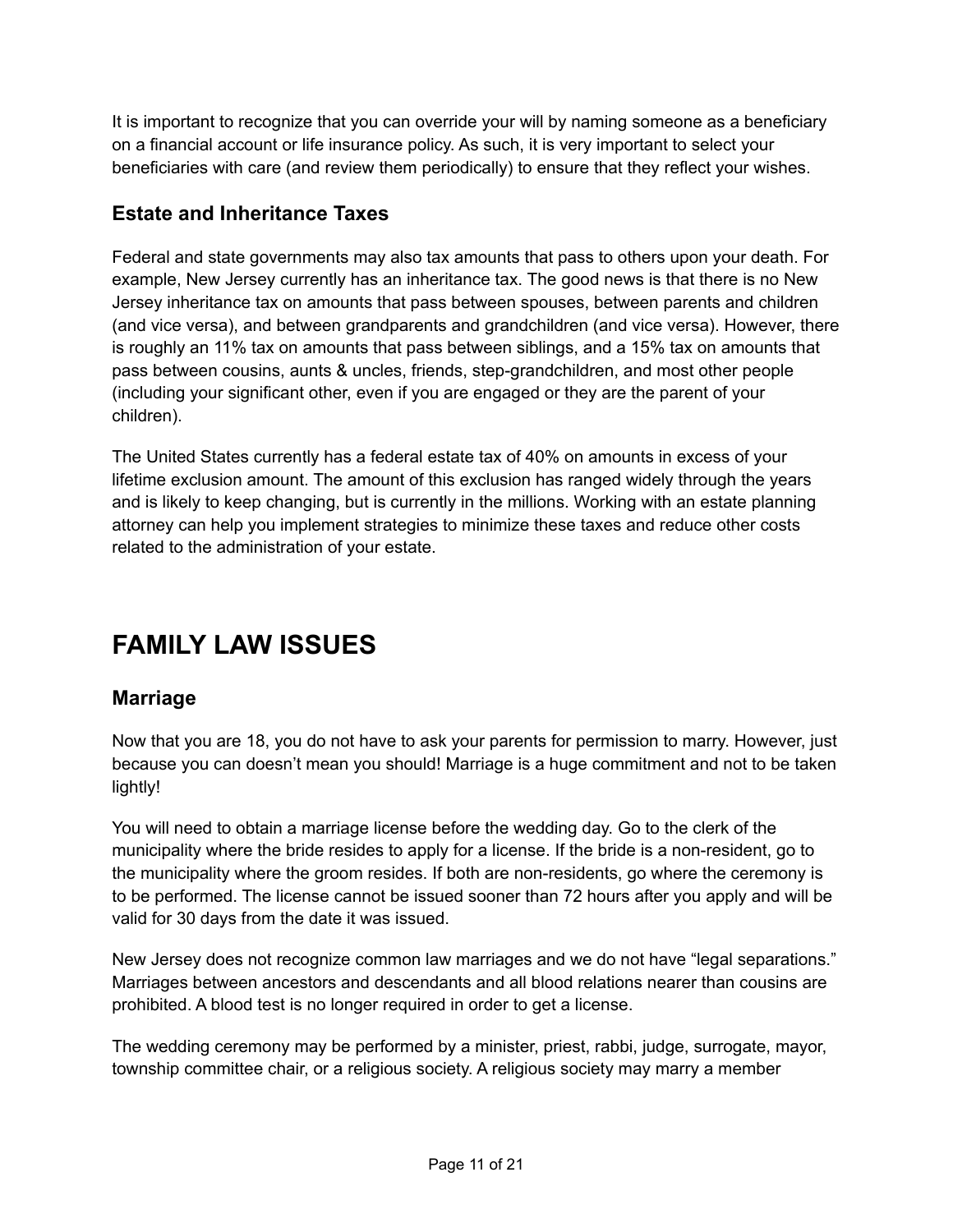according to its own rules and customs. You will have to invite at least two additional people to witness your wedding. These people are usually the best man and maid of honor.

### **Divorce**

No one likes to admit having made a mistake in marriage, but sometimes things just don't work out. If you need to end your marriage, you need to file a Complaint for Divorce in the county in which you reside. New Jersey is a "no fault" state and it doesn't matter why you want to end the relationship, as fault has no impact on what either party is entitled to receive. (Laws may work very differently in other states, and the state where you live is generally the state whose laws will apply to your divorce. This can have major implications.)

Whatever you and your spouse accumulated during the marriage is distributed through what is called equitable distribution, whether it is an asset or a debt. Each spouse owns and is responsible for what he or she brought into the marriage. For example, if you buy a car on credit before the marriage, you are responsible to pay for the car even if your marriage breaks up. There are exclusions from equitable distribution such as certain funds that you keep in an individual (as opposed to a joint account) and do not use during your marriage - such gifts from third parties, inheritances, and premarital assets. (Keep all your bank statements to be able to show proof.) Gifts between spouses, however, are considered marital property.

Depending on the length of the marriage and disparity in incomes, one of you may be required to support the other by paying alimony. How much and for how long depends on many criteria which are set forth by law.

## **Child Custody & Support**

After a divorce, a majority of parents share joint legal custody, with one parent being designated the Parent of Primary Residence (PPR) and the other the Parent of Alternate Residence (PAR). Both parents share in making major decisions concerning the health, education and welfare of the child.

It is important to note that child support and custody determinations can also be made in situations where no marriage has occurred. In New Jersey, these are known as "FD" cases. Filing an FD case can help ensure that you have a right to spend time with your child or receive support from your child's other parent.

A judge will make the final decision on custody of a child by investigating the best interests of the child and by giving consideration to each parent. After a couple separates, the court may require either or both to pay child support. This allows money to care and provide for the child, and has nothing to do with the fault of a parent for the failure of the marriage.

New Jersey has published Child Support Guidelines to help the court to determine how much each parent should pay toward support based on their combined net incomes and number of children. You are responsible for your child's support until the child's "emancipation." In New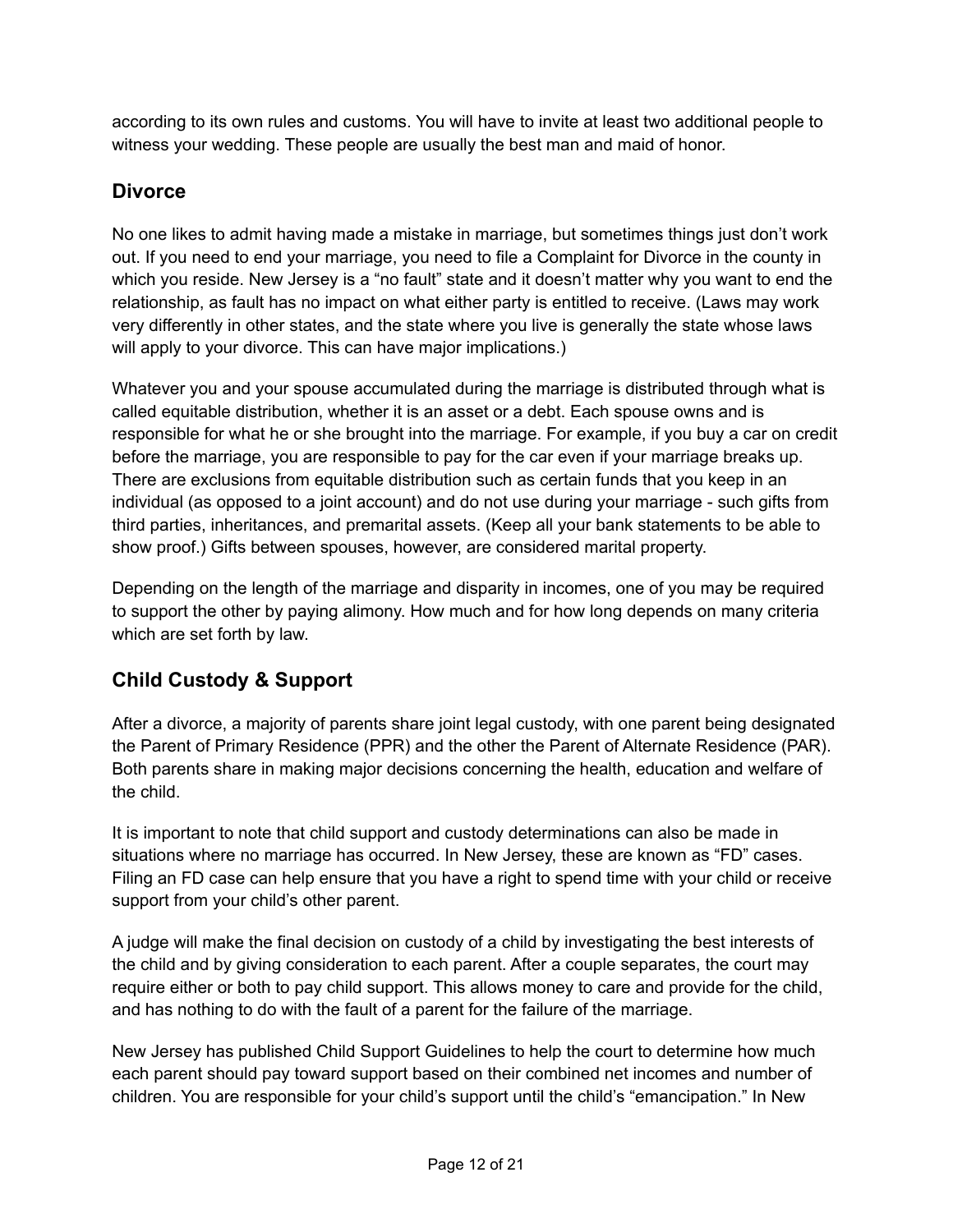Jersey, these support obligations may extend until after the child's 18th birthday if the child is in high school or college full-time. Parents must have health insurance for their child and pay the expenses not covered by insurance and may also be required to contribute to the child's college education.

## **Domestic Violence**

Domestic Violence is a serious problem and victims may file a petition in court to seek protection from violence or abuse. New Jersey law provides the court power to issue a Temporary Restraining Order (TRO), which orders various relief, such as no contact, seizure of weapons, custody and support. A TRO is entered based on the testimony of only the Plaintiff (person filing). A return date is normally scheduled for 10-14 days after the TRO is granted and at that time both parties (Plaintiff and Defendant) have the opportunity to testify and present witnesses. If a Final Restraining Order (FRO) is granted, it is a permanent order that never goes away unless the Plaintiff dismisses it or the Defendant is able to have it dismissed by the Court.

If the FRO is granted, the Defendant will be fingerprinted and photographed and there is a mandatory penalty that must be paid. If the Defendant is charged with violating the FRO and is found guilty, there is the potential for jail time and further financial penalties.

The Domestic Violence law applies to household members, spouses, persons who have a child in common or anticipate having a child in common (if one of the parties is pregnant), and to persons who have had a dating relationship. In addition to a family court action for a restraining order, an act of domestic violence may also result in a criminal complaint.

## **FINANCIAL OBLIGATIONS & CONTRACTS**

## **Bank Accounts (& Checks)**

As an 18-year-old, you no longer need a trustee for your bank accounts and may now own a checking or savings account in your own name. Traditional banks may require you to do so in person by making a deposit and completing a signature card - this ensures that the bank has your signature on file to help verify that you, and only you, write checks or make withdrawals from your account. One of the most important features of having a bank account is that (assuming your account is in good order) it will make future financial transactions much easier.

When deciding to open a bank account, compare account features among banks. Each bank has different standards when it comes to opening a new account. To find out what fits with your needs, you should visit the banks in your area. Review the costs and the requirements when opening a checking account and find out about special offers.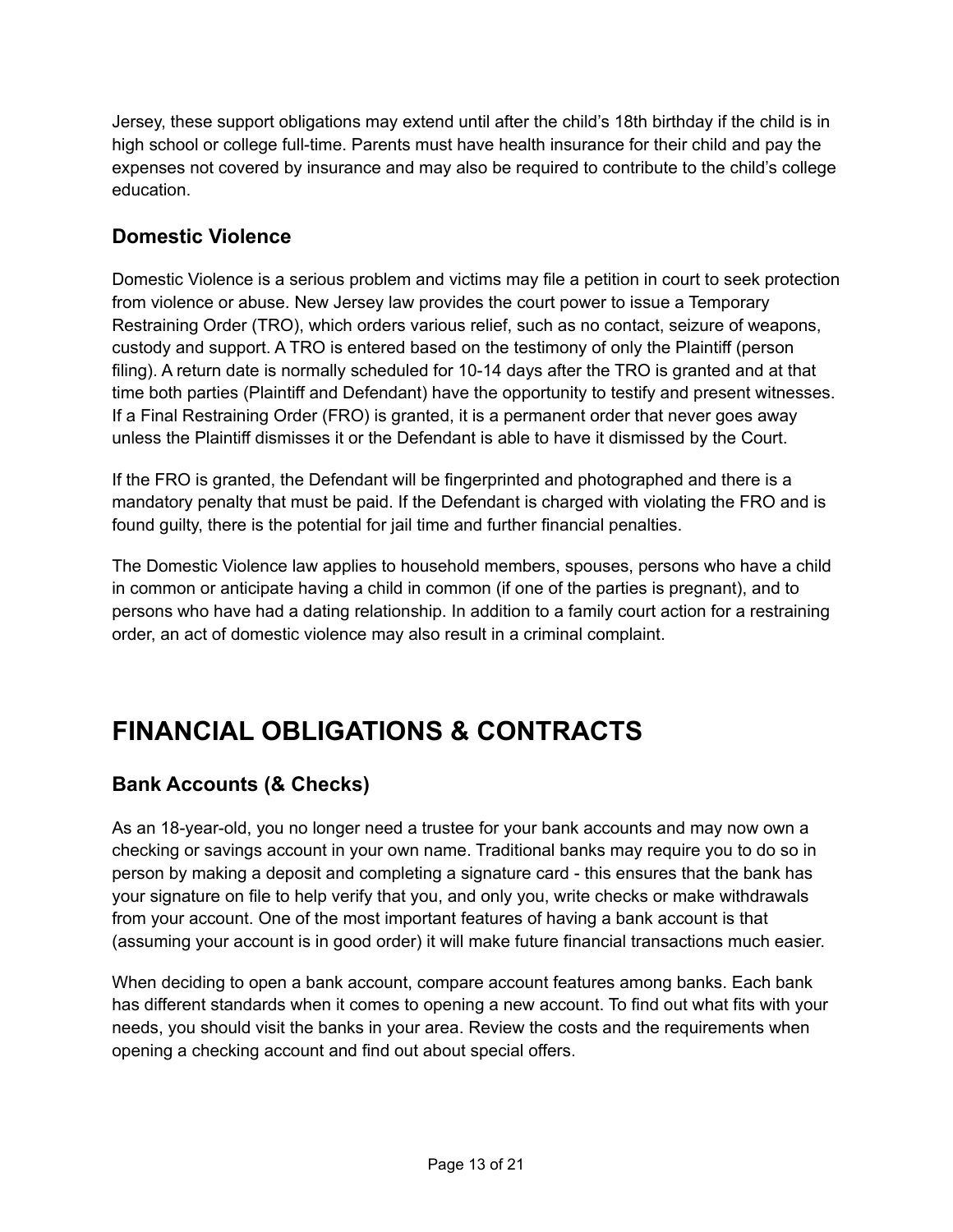A checking account is a type of bank account which permits you to write checks, pay with a debit card, as well as cash or deposit your pay checks. A debit card is not the same as a credit card. When you use your debit card, you are withdrawing money directly from your checking or savings account by making that purchase. When you use a credit card, you are using funds from a bank or organization that issued you the card. Each purchase with a credit card is essentially made with a loan that you repay later.

Checks will come with a check register, also known as a checkbook. It is important that you write down every transaction that you make with your account to prevent overdrafts. An overdraft occurs when you spend more money than you have in your account. Checkbooks are used less frequently now that online banking allows you to check your account balances almost anytime from anywhere. The bottom line is that you should always be aware of the balances in your accounts so that you do not exceed them.

If you write a check for funds that are not in your checking account, the bank will notify you that there are insufficient funds to cover the check and may require that you make a deposit to make up the difference, and can charge you a fee or penalty. In fact, it can be against the law to write a "bad check" – a check for more money than you know if in your account. The law presumes you knew it was a "bad check" if: (1) you had no account with the bank when you wrote the check, or (2) payment on the check has been refused by your bank for lack of funds and you fail to deposit enough money to cover the check within ten days after receiving notice of the lack of funds. The degree of the criminal charge is determined by the face amount of the check.

You may also be sued in civil court for a bad check that you fail to make good after notice. Unless you can prove that your failure to satisfy the check was due to economic hardship, the court can order that you pay, in addition to the amount of the check, attorney's fees, court costs and other fees and damages not to exceed \$500.

## **Contracts**

As an 18-year-old, you are now able to enter into binding contracts such as applications for credit, loans or insurance policies. These contracts may be written or implied and you are bound by the terms of the agreement. You no longer have the right to disaffirm and be relieved of any contractual obligations merely because of your age, so think before you act.

As an adult, it is presumed that you know what you are signing, have read the document and agreed to sign it.

Federal law provides that a person has a right to cancel a contract to buy goods or services valued at \$25.00 or more under the following circumstances:

- The contract was made with a salesperson in the home; or
- The contract was made at any place other than the sales person's normal place of business; and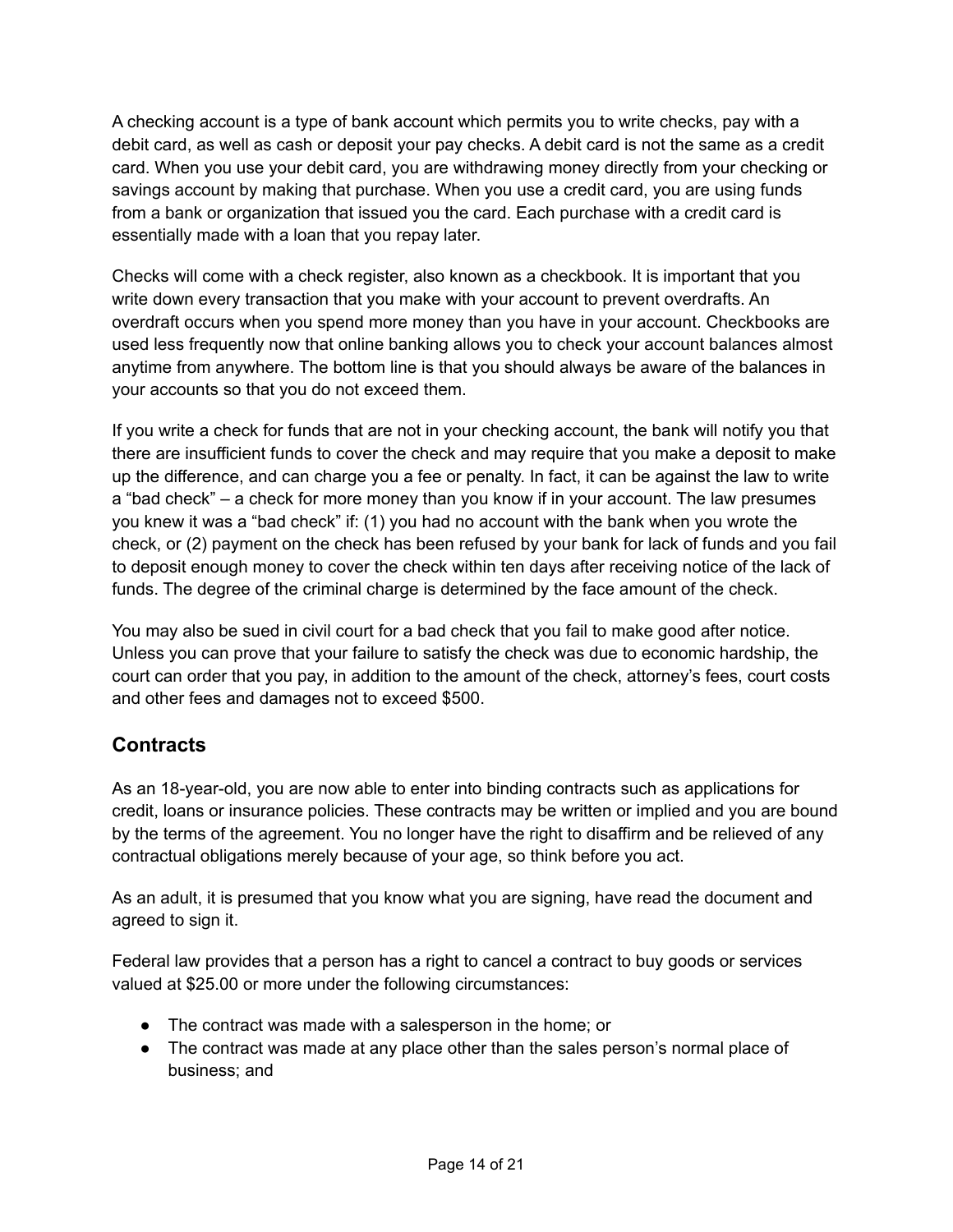• The buyer gives a written notice of cancellation within three (3) business days of when the contract was signed.

It isn't necessary to provide a reason for the cancellation. Once this right to cancellation is exercised, the salesperson must return the money within ten days. The salesperson can pick up the product if the contract involved the sale of goods. If, however, the salesperson does not pick up the product within twenty (20) days of the date of cancellation, the consumer may either keep it or discard it. The vendor/contractor is responsible to advise the consumer, in writing, of the cancelation provision. Failure to do so will result in the cancelation period running from the time the consumer is advised of the cancelation correctly. The only exceptions deal with home repairs – where you only have one (1) day to provide notice of cancellation and the cancellation provision is not applicable to repairs made in an emergency.

New Jersey has adopted a plain language law which requires that all "consumer contracts" including leases, credit applications, insurance policies and contracts for professional services be written in simple, understandable and easy-to-read language.

## **Paying Your Bills/The Importance of Your Credit Score**

When you secure any credit, including a credit card, you promise to pay according to the schedule set by the company or business to which you owe money. If you fail to pay, the company – which is now a creditor – can take certain actions to collect the debt depending on whether the debt is "secured" or "unsecured."

A secured creditor has a lien on your real estate or on the property you purchased. As an example, if you borrow money to buy a car, the loan will be secured; the bank or company that loaned you money will hold the title to your car until you pay the loan in full. If you fail to pay a secured creditor, the item you purchased such as your car – can be repossessed. An unsecured creditor cannot take any of your property without filing a complaint against you in court and obtaining a court judgment. After a judgment has been obtained, the creditor can attempt to collect any unpaid money from you by seizing your bank account or property, or having money taken directly from your pay by a wage execution or garnishment until the debt is paid in full.

Under the New Jersey Consumer Credit Card Transaction Act, you have the right to an explanation of any billing and a correction of any billing errors. The act contains procedures for resolving any billing disputes; you must notify a creditor within 60 days of the mailing of your bill of any suspected error or item you want explained, and you must provide reasons you believe the bill is wrong. Until you receive an explanation or correction of your bill from that creditor, it cannot sue you or threaten your credit.

Failing to pay your bills on time can decrease your credit score. The lower your credit score, the more difficult it will be for you to be able to borrow funds in the future, and the higher the interest rates you will need to pay to borrow money will be. Having a low credit score may also prevent you from qualifying for bond (which is needed to serve as the administrator of an estate). Accordingly, it is important to make sure that you will be able to pay the debts that you accrue in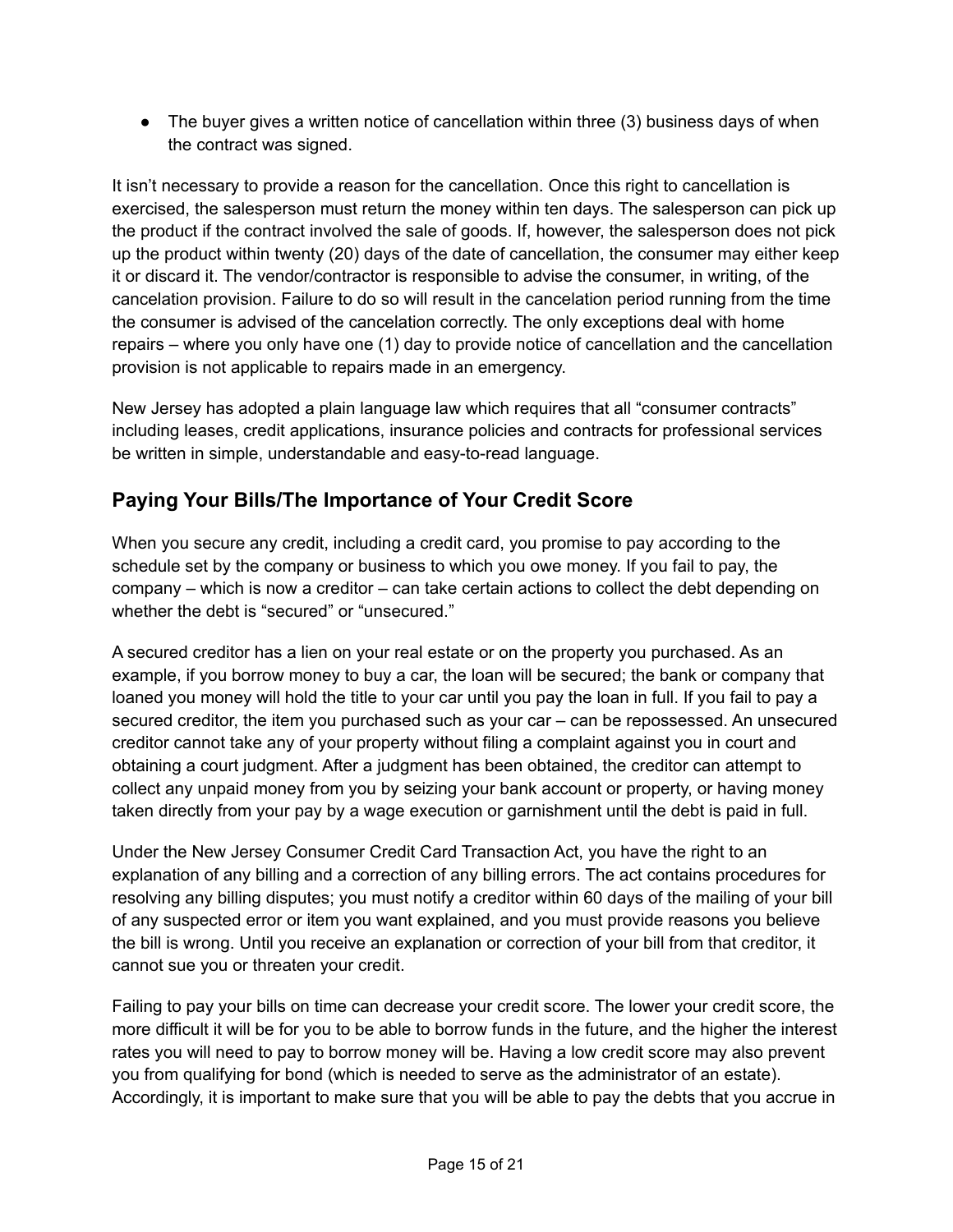a timely manner. If you are unable to make a payment, you are generally well advised to call your creditor and attempt to work out a payment plan so that the issue has minimal impact on your credit.

Buying things on credit can seem like an easy way to pay for things you want, but credit cards tend to have very high interest rates and penalties, and if you only make the minimum payment due on the cards, you can end up paying substantially more for the items than if you waited until you had the money to pay for them when you purchased them. While there can be benefits to using credit cards, they should be used with great caution.

Federal law allows you to get a free credit report annually from each of the three major credit reporting companies, which can allow you to monitor your credit history and credit score.

Your credit score is linked to your social security number, so be sure to memorize your social security number as you will likely need to use it many times throughout your adult life and should minimize the places where it is written down. Be very careful about who you share your social security number with. It is generally best not to text or email your social security number to anyone for any reason as these communication methods may be hacked. Many people also have a personal policy of not giving their social security number to anyone over the phone (or internet) unless they themselves have initiated the call (or contact with the company through their official site), as asking for your social security number and other personal information is a popular component of many scams.

## **Bankruptcy**

Bankruptcy is when a person is unable to repay the debts owed to creditors. While the thought of claiming "bankruptcy" may be frightening, it is a legal procedure which allows you to eliminate most, if not all, of your debt or to manage your debts pursuant to a plan set by the Court. However, several types of debts, like family obligations, student loans, and certain taxes cannot be discharged in bankruptcy, and the filing of bankruptcy may have a significant impact on your credit score for many years. Accordingly, it is not a decision to be taken lightly, and you should review any potential bankruptcy filing with an attorney.

## **HOUSING LAW**

## **Renting**

You may now be looking for a place to live on your own. Before signing a lease make sure that you perform an inspection of the property and make sure that it has a Certificate of Occupancy (C.O.) if the town requires it. In New Jersey, it is illegal for a landlord to refuse to show or rent a property to you or require difference rental terms because of your age, race, sex or marital status. The law also prevents a landlord from discriminating against you because you receive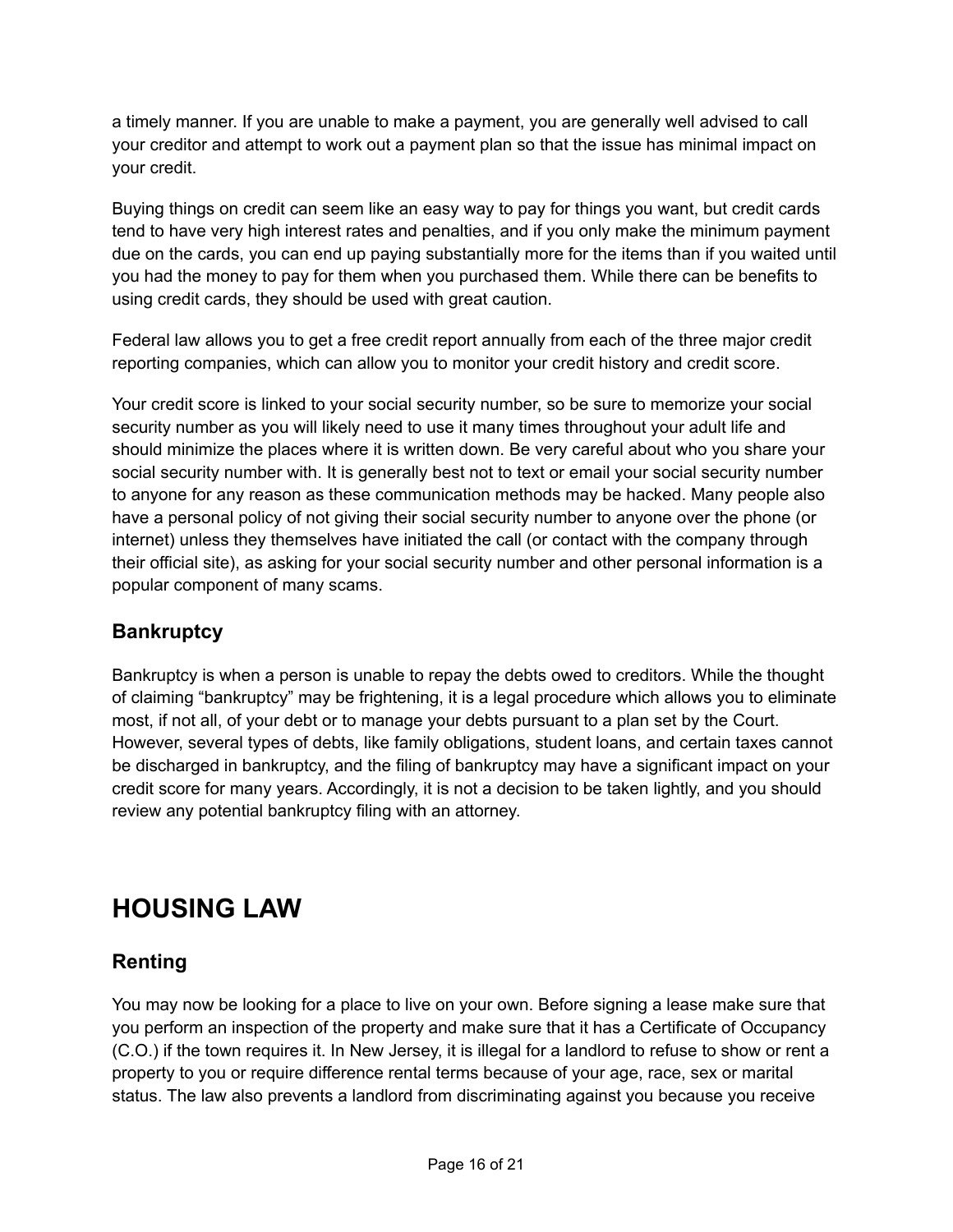public assistance, alimony or child support; the landlord must consider all income you have and must accept payment for rent even if the payment is made by someone else. The law also prohibits any landlord from refusing to rent to you or setting different terms for you because you are married or unmarried, or because you have children. However, these laws do not apply to an apartment in a two-family dwelling, the other unit of which is occupied by the owner as his or her residence, or to a room you rent from an owner/occupant of a one-family home.

### **Leases**

You may rent with or without a written lease agreement between you and the landlord. A lease is a contract between a landlord and a tenant for the rental of a dwelling unit. Written leases are preferable and should at a minimum include the following terms: a time frame, the amount of rent, late charges if applicable, and the security deposit. Before you sign any written lease, read it carefully and make sure that you understand all of the terms.

In New Jersey, most tenancies are month-to-month whether a written agreement exists or not. In a month-to-month tenancy, while you can move out on a month's notice to the landlord, the landlord must renew the tenancy and cannot force you to move out unless he or she can establish, in court, good cause why you should be evicted. "Cause" is defined by law and includes failure to pay rent, disorderly conduct which disturbs other tenants or a substantial breach of the rules and regulations. The Summary Dispossess Act which allows a landlord to evict a tenant only for "cause" does not apply to owner-occupied premises with not more than two units, to seasonal tenants such as summer rentals, or to rooming, boarding houses and mobile homes.

## **Security Deposit**

Whenever you rent an apartment or house, you may be required to place a security deposit with your landlord – money held by your landlord while you are a tenant to pay any rent or utility bills you may owe when you leave the premises, or to fix any damage you caused. By law, a security deposit cannot be more than 1 and ½ months' rent. Your money must be deposited in an interest-bearing account under your social security number and you must receive notice of the location of the bank and a yearly accounting. If the landlord fails to tell you, in writing within 30 days of your tenancy, the name and address of the bank which holds your security and the account number, you can require your landlord to credit that deposit in place of your monthly rent. You will not have to post a security deposit again.

Once you move out, you are entitled to a return of your security deposit or a notice from your landlord, within 30 days by certified letter, advising you of any portion of your deposit which will not be returned. If the landlord fails to provide you with the written reasons for keeping your security deposit, the landlord may not keep any of it and you can sue the landlord in court for damages, including double the amount of your deposit, reasonable attorney's fees and court costs. A security deposit cannot be used by the landlord to pay for repair costs due to normal wear and tear.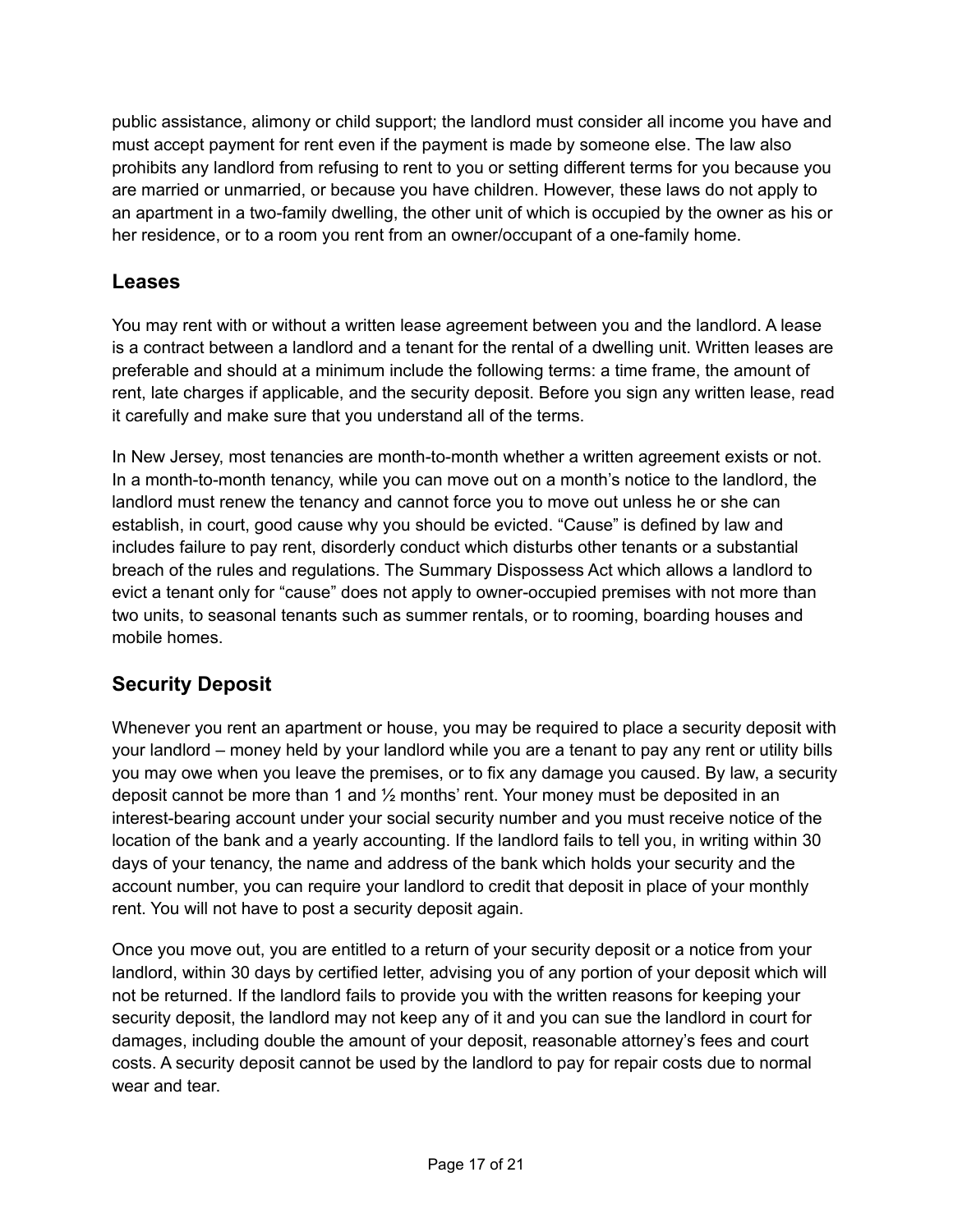### **Eviction**

With or without a lease, a landlord, in most cases must give you written notice of intention to evict you and can only do so in New Jersey for "cause." If you have not been paying rent, the landlord, without notice, may file a complaint asking the court to make you vacate your apartment and evict you. If you receive such a complaint, you must either pay your rent in full or face eviction

Other reasons for eviction include disorderly conduct, habitually paying your rent late or a breach of the rules and regulations of the apartment. In most cases, your landlord must provide you with a "notice to cease" to advise you of the problem and request that it not occur again. If you do not comply, the landlord must serve a "notice to quit" demanding possession of your apartment and requesting that you vacate. If you fail to move out, the landlord will bring an action in court for your eviction. You may appear in court with a lawyer or defend yourself. If you win, the court can order the landlord to let you stay; if you lose, the court will issue a "judgment of possession" to the landlord, a document which gives the sheriff the right to remove you and your possessions from the property. After a judgment of possession is ordered by the court, you have three days to move out; any belongings you leave behind are considered abandoned. You may request a hardship stay within three days of the issuance of a warrant for removal. If the judge grants you a stay, you must pay the full amount of arrears into court.

A landlord cannot break into or lock you out of your apartment, move or discard your belongings or turn off your heat or utilities. If a landlord wants to evict you, a sheriff's officer is the only person who can legally move your property after a court decision in favor of the landlord.

## **AUTOMOBILE INSURANCE**

You must provide proof of insurance, which is usually an identification card provided by your insurance company, when inspecting or registering your car or when requested by any police officer. If you are convicted of driving without insurance, you will receive a minimum fine of \$300, community service and loss of license for one year. Upon a second conviction, a jail term must be imposed in addition to a two-year loss of license and a fine of up to \$3,000.

Collision coverage pays for damage to your vehicle as a result of a collision with another car or other object. Collision coverage pays you for damage that you cause to your automobile. You can also make a claim under your own collision coverage for damage to your car from an auto accident you did not cause. This may take less time than making a property damage liability claim against the driver who caused the auto accident. Your insurer then seeks reimbursement from the insurer of the driver who caused the auto accident.

Comprehensive coverage pays for damages to your vehicle that is not a result of a collision, such as theft of your car, vandalism, flooding, fire or a broken windshield. However, it will pay if you collide with an animal.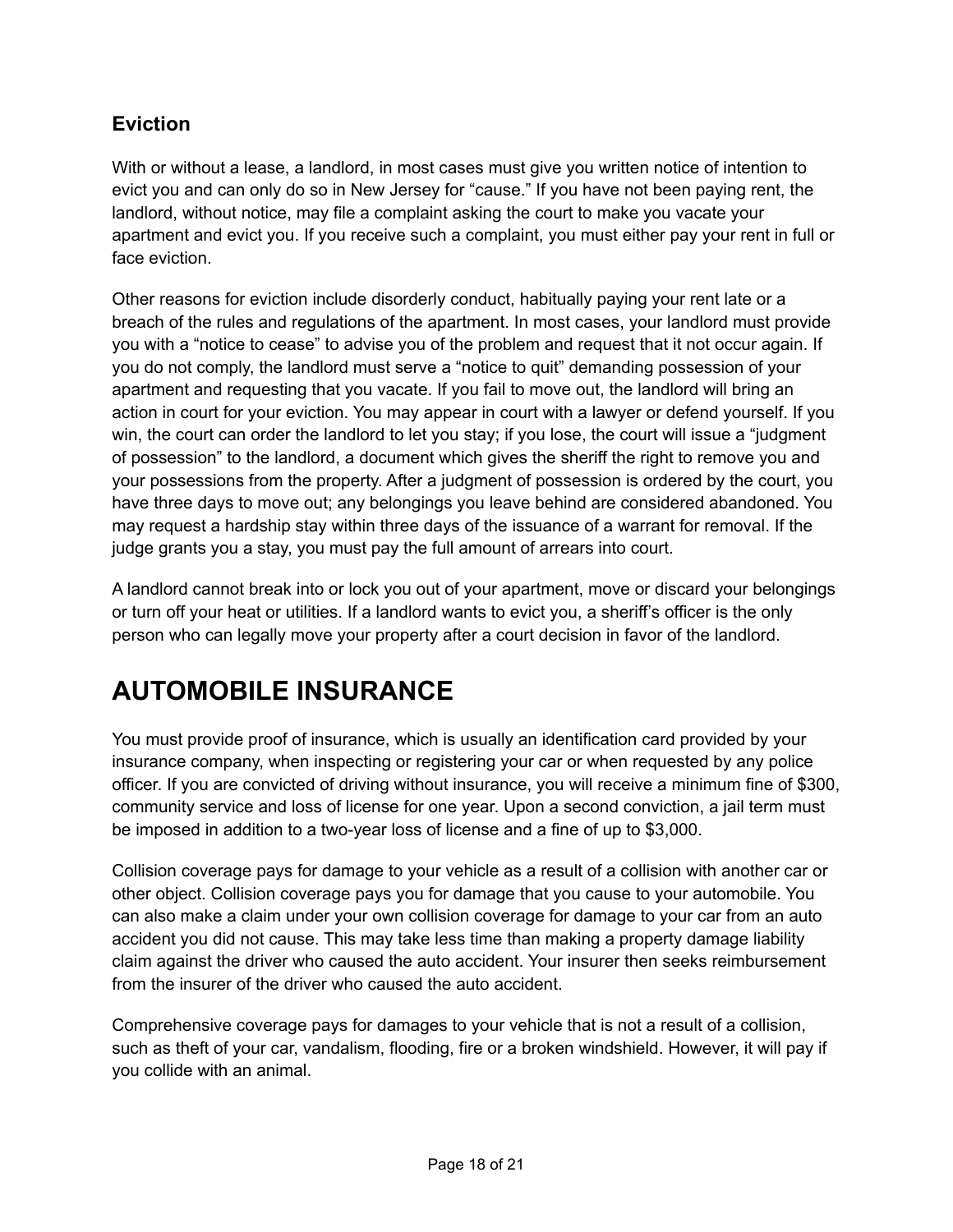In securing insurance, you should also be aware of protecting your rights in the event that you are injured in a car accident. You can select options in your insurance policy in the event you are injured in a car accident and seek compensation for lost wages, pain and suffering. You can choose a "no threshold" option or a "lawsuit" option. If you choose the lawsuit option, or limited right to sue option, you may not be able to recover against another driver for pain and suffering resulting from a car accident unless you can prove you 've satisfied the threshold with a claim such as death, dismemberment, disfigurement, fracture, or life-long physical damage. With the no threshold option, or unlimited right to sue option, you reserve the right to bring a claim against any driver who injures you and seek compensation for any damages including pain, lost wages or suffering, regardless of the severity of your injury.

NOTE: If you do not have any liability coverage, you are personally responsible for paying for the pain, suffering and other personal hardships and some economic damages, such as lost wages, that you cause. The insurer will not provide or pay for a lawyer to represent you if you are sued. Your assets will be at risk, including the risk of having money deducted from your wages if a judgment is entered against you. And, if you lack coverage and someone hits you, you cannot sue.

It is against the law for any insurance company to discriminate because of your age in issuing insurance or fixing the rates or conditions of your policy.

## **HEALTH INSURANCE**

Failing to have health insurance coverage (without religious or other very narrowly defined exemptions) will trigger New Jersey tax penalties that may be roughly equivalent to the cost of the insurance itself. Federal law allows you to stay on your parent's insurance through age 26 (and up to the age of 31 in NJ under certain circumstances). Many employers offer insurance coverage. However, if you are self-employed, unemployed, or no longer eligible to stay on your parent's insurance, you can explore plans at: <https://www.nj.gov/getcoverednj/> Subsidies may apply to help you afford the cost of the plans.

## **INTERNET SAFETY**

If you have just turned eighteen, you have grown up in the age of the Internet. You are accustomed to pointing and clicking and obtaining near-instant information, communication, sales transactions and music, among other things. However, you need to understand a few things about internet safety from three points of view – criminal exposure, civil exposure, and physical safety.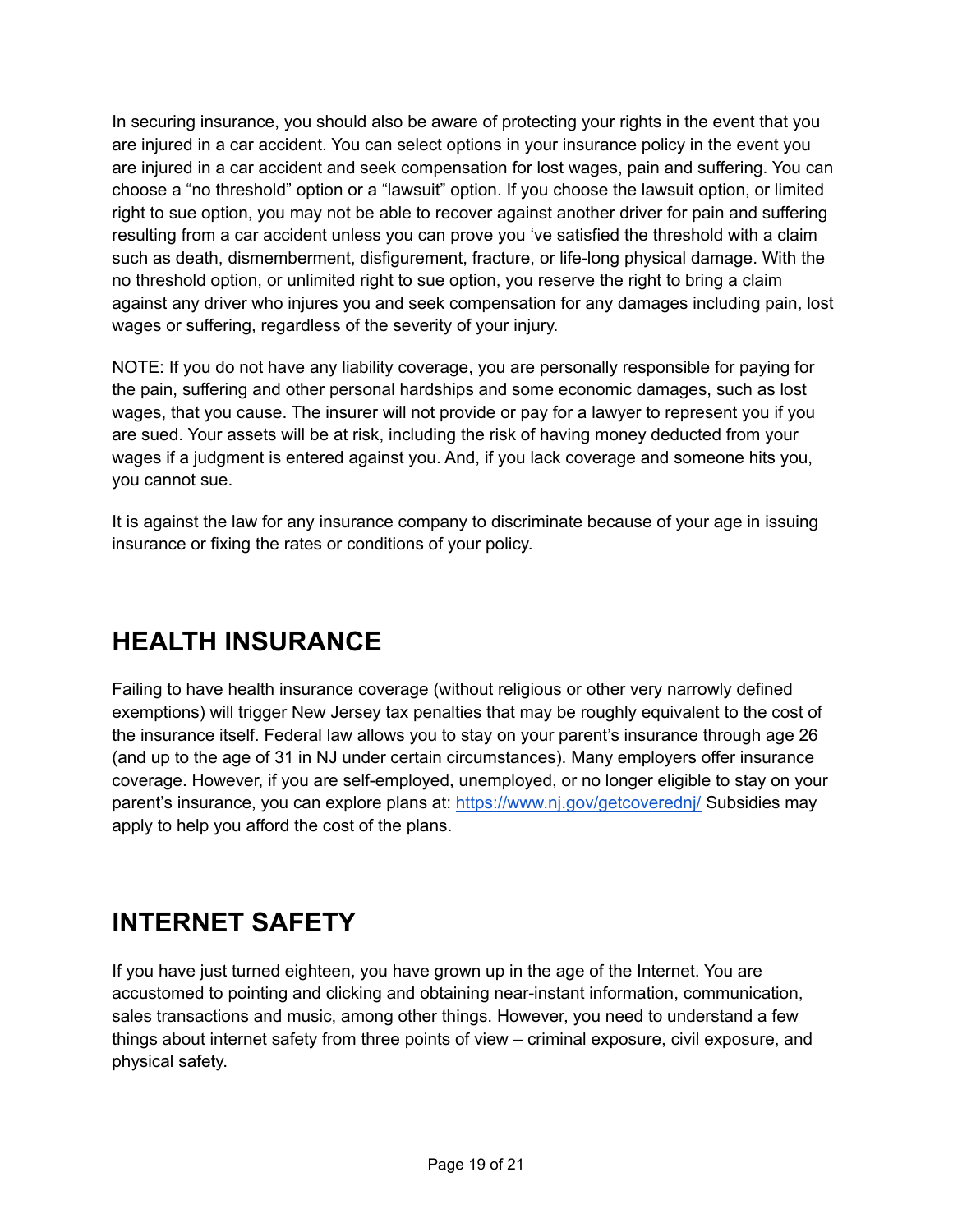First, criminal law. The USA Patriot Act of 2001, passed in response to September 11, gives broad powers to law enforcement officials to not only intercept electronic communications relating to terrorism, but also to obtain other information from you or your business, and to investigate incidents of "computer trespassing." Do not engage in practical jokes, cyber bullying, or hacking of sensitive sites, and be wary of who you might be communicating with in chat rooms. There are a large number of reported suicides by young people over practical jokes that started online. Please consider these very serious repercussions before you decide to send messages over the Internet that could be interpreted as triggering any of these laws.

Other statutes relate to pornography, particularly involving children. The Communications Decency Act of 1996 prohibits certain "indecent" communications over the internet to minors. Again, be aware of such laws before you decide to send messages over the Internet that could trigger these laws.

Next, civil exposure. As a legal adult you can enter into, and be held liable, for contracts. Read carefully the licensing agreements and other "legalese" you may be required to click before proceeding into a site or with a purchase. The best legal advice is to proceed with caution and make sure you understand what you are reading.

Another issue that comes up on the internet relates to defamation – saying something negative about someone that is false, or is true but taken out of context, puts someone in a "false light." If you defame someone in a chat room or publicly, you can be sued in appropriate circumstances, even in another state. Intellectual property is the rights people have in their names and brands (trademarks), creative expression, like songs (copyright) and ideas (patents). Downloading music for private use is one thing; sharing and sending to others may implicate copyright law issues and expose you to litigation by the music companies or others.

Finally, personal safety and the risk of physical harm. The Internet is a vast and often anonymous place. You really do not know who you are talking to. Be wary of requests to meet and other suggestions for contact, or sending money. There are many scams out there. Be wary. Use your judgment and if you are unsure or uneasy, terminate communication or ask for help.

## **DIRECTORY OF HELPFUL AGENCIES**

- Department of Labor Office of Wage and Hour Compliance (609) 538-8310
- Labor Standards & Safety Enforcement (609) 292-2313
- Division on Civil Rights (609) 292-4605 (Helps people with complaints for discrimination and provides information on citizen's rights)
- Mercer County Division of Consumer Affairs (609) 989-6671 (Handles consumer complaints and fraud)